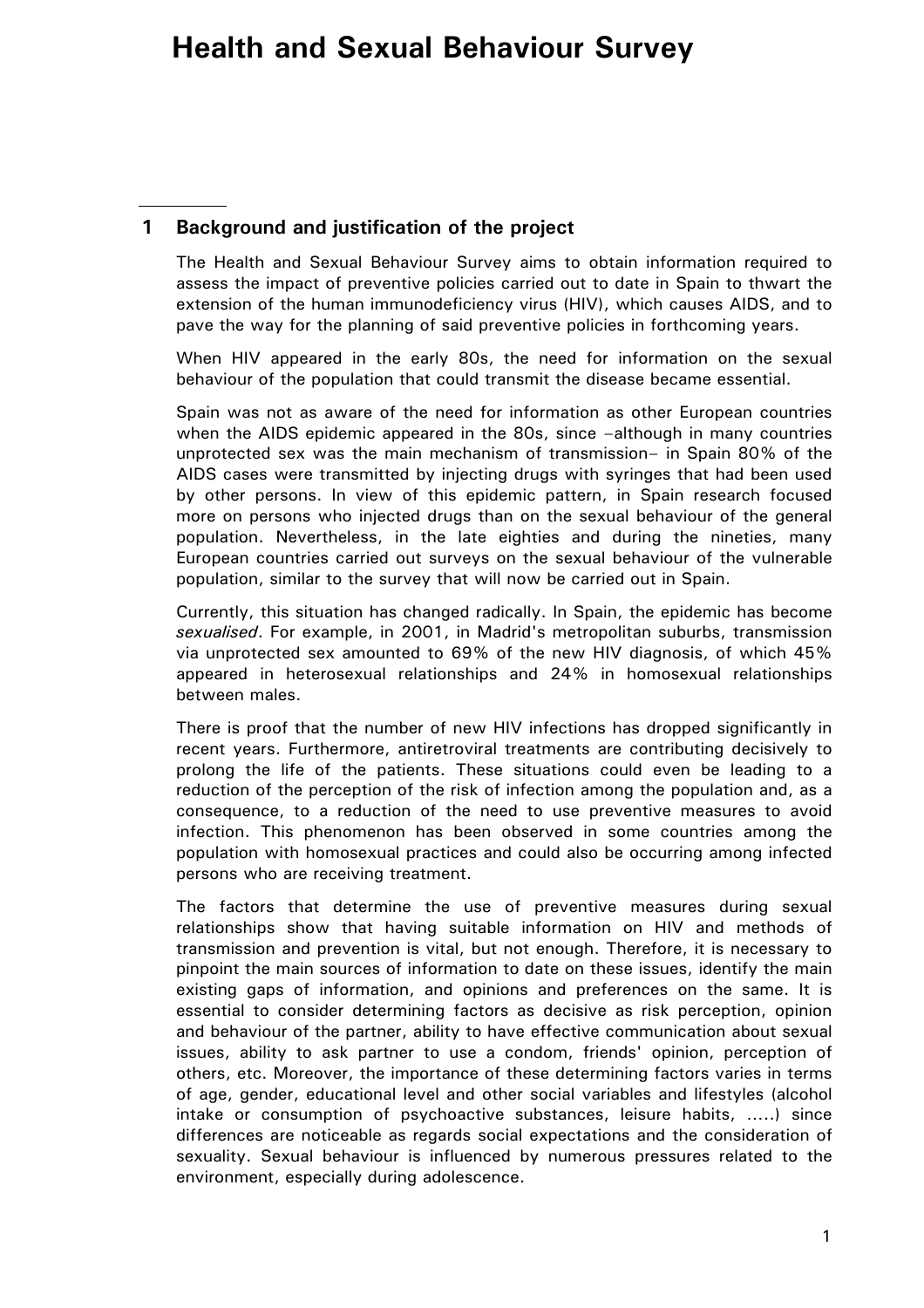In these circumstances, it is necessary to have quality quantitative data, which has been available in other European countries for years, so as to understand the epidemiology of sexually transmitted diseases, including HIV infection, and to analyse and plan sexual education in different spheres: educational (school, middle and higher education), at work, leisure environment, ….. . The future of the epidemic in Spain depends on whether youths adopt healthy sexual behaviours.

Despite this fact, until now Spain did not have enough information on the percentage of the population vulnerable to infection by HIV given their sexual behaviour and the distribution of these persons considering the aforementioned main variables. The data available is scarce and heterogeneous, stemming from small surveys carried out among specific groups, with different goals and methodologies, which limits comparability with other countries and, most importantly, hampers the collection of information on how the situation has changed in terms of the actions performed recently. For example, the only national data available on the use of condoms among the general population have been taken from the a National Survey carried out in 1996 by the Spanish Drug Plan Department, aiming to estimate the frequency of drug use among the Spanish population.

The data contained in this survey are essential to an effective preventive policy. It is necessary to describe the socio-demographic characteristics of the subpopulations with different lifestyles and sexual relationships, identify what the population considers safe sexual practices, so that educational actions have the greatest success probability. It is essential to fully understand the patterns of sexual behaviour before moving on to design preventive actions. In all, this research aims to collect the data needed to define the populations that will be the object of specific actions, identify the risk-reduction messages that will be mostaccepted by the population and related cultural rules, locate informative gaps and preferred sources of information, and finally, provide initial data to monitor and assess the impact of the preventive actions.

A great part of the questions and variables included in this survey have been obtained from other surveys performed over the last two decades in different European countries, so as to work with information that can be compared easily to the information obtained in other countries in our environment. Most have been taken from a survey carried out in different European Union countries (collective European action on Sexual Behaviour Related to HIV Infection).

Consequently, this survey aims to obtain data that is essential for the Spanish society to implement a preventive policy adapted to its current needs, that is to say, that is effective in the short and medium term.

# **2 General aspects of project**

• Sexuality or sexual relationships can be researched from multiple, intense and complementary approaches. This project reduces the range of schemes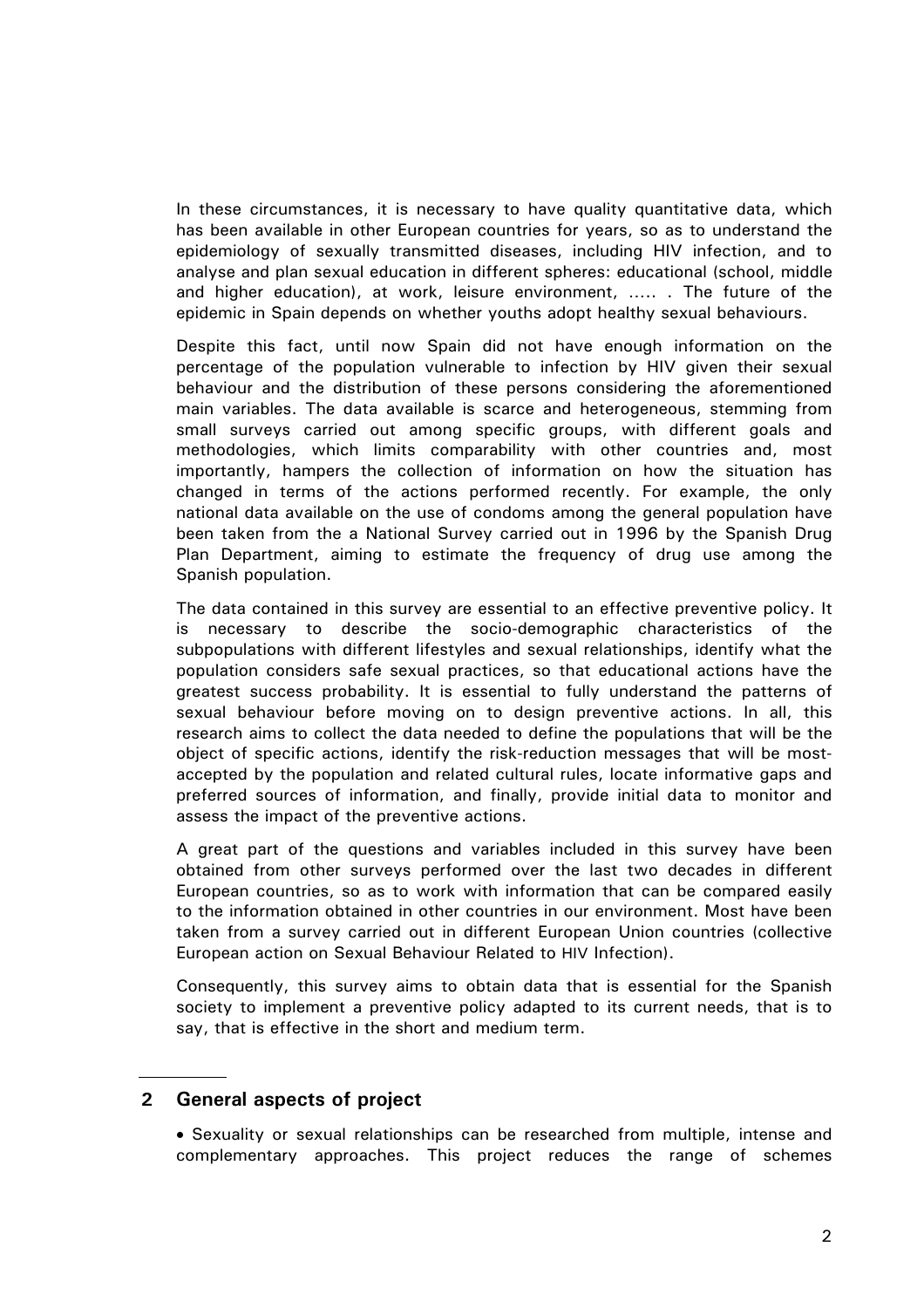significantly, aiming **only to collect the epidemiological information most relevant for the established goal.** 

• *This is not a survey on Spaniards' sexuality*, *but a survey on the sexual practices that entail a risk of contracting HIV,* as well as the variation of said practices according to specific socio-demographic variables and lifestyles. It also includes certain questions on knowledge on and attitudes towards some of the most-used contraceptive measures, placing special focus on the male condom.

• The *delicate and intimate nature of the information* on sexual behaviour and habits require interviewers and respondents to be genuinely convinced of the usefulness of the survey before taking part in it. Furthermore, *it requires an interview technique that guarantees privacy to the greatest extent*. Consequently, a special interview model has been used, combining -on the one hand- the presence of the interviewer who can explain the reasons and interests that steer this survey, transmit the need for the survey and provide the appropriate guarantees regarding the confidentiality of the information supplied. On the other, the possibility that some sections can be *self-completed* by the respondent, which increases privacy and confidentiality, since not even the interviewer can see the answers.

• A priori it could seem logical to think that respondents may not answer sincerely about their sexual experience. Nevertheless, the results from previous surveys on this issue were not less valid or reliable than data from surveys on other delicate topics (hygienic habits, work absenteeism, sources of income or legal or illegal drug use); in fact, quite the opposite occurred. Nevertheless, it is essential to pay great attention to this issue. Consequently *it is of utmost importance to ensure the potential respondent perceives his/her answers will be confidential* to as to guarantee a maximum veracity in his/her answers.

• Although the target population should, in principle, consider the whole of the Spanish population, finally only persons in the 18 to 49 years old age group have been interviewed. This is not because the sexual behaviour of persons in other age groups is unimportant, but because, as in all other countries, different reasons have led to a restriction of the age group of the target population so as to use the data available in the most efficient and rational manner. Some of these reasons are:

− Interviewing persons under 18 years old would require parental permission, could be offensive and would possibly make it quite difficult to obtain true answers from youths.

− Considering older age groups would make it quite difficult to complete a questionnaire that is partially self-administered, especially if it requires using a computer.

− Analysing AIDS cases to date show that the percentage of infections produced outside this age group are relatively low.

− The low number of AIDS cases that appear outside the selected age group leads to the supposition that vulnerable practices are also less prevalent outside said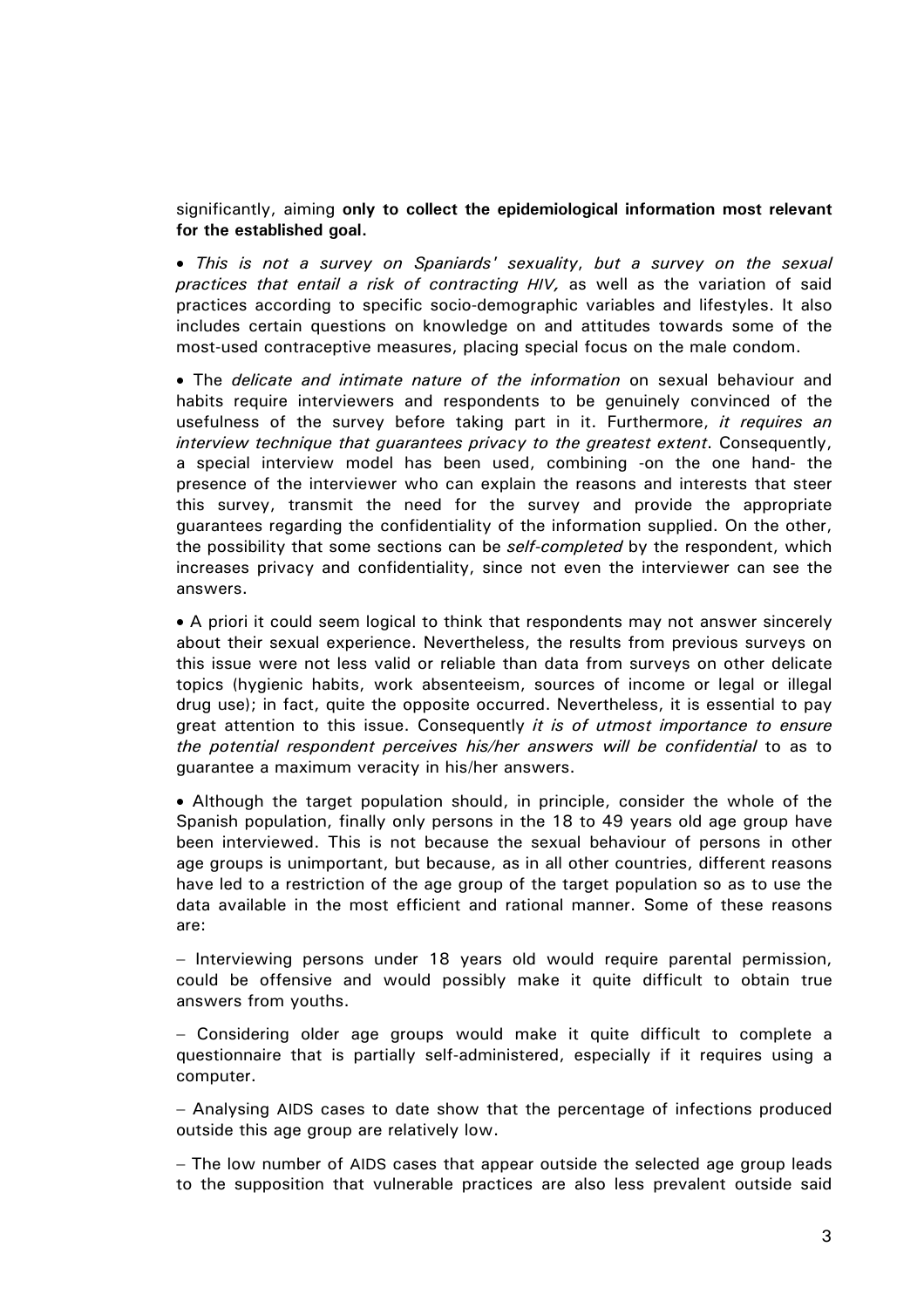age group. Thus, in order to undertake an in-depth analysis of the differential characteristics of these persons compared to other age groups it would be necessary to increase the sample size of persons over 49 years old and, consequently, reduce the number of interviews among other age groups, which are the most interesting.

# **3 General structure of the questionnaire and administration procedure**

## GENERAL STRUCTURE OF THE QUESTIONNAIRE

The order of the questions (socio-demographic – lifestyles – sexual experience sexual health – HIV test – attitudes and opinions) is based on the joint consideration of different reasons that allow respondents to complete the questionnaire as easily as possible and to obtain the highest number of answers:

Establish a good relationship between the interviewer and the respondent, avoiding questions that are too personal at the beginning, before having established a certain degree of understanding.

Start by asking questions based on socio-demographic issues that pinpoint people who may decide to abandon the questionnaire.

Referring to sexual experience in a chronological order makes it easier to recall facts and allows the interviewer to, gradually, move on to more intimate aspects.

The key aspects appear in the middle of the survey, before respondents get tired of the questionnaire or state they haven't got enough time to continue or refuse to go on.

Opinions appear at the end, so that respondents can answer questions on sexual practices before passing judgment or making opinions on them.

The questionnaire includes six sections:

## **A. Socio-demographic characteristics**

## **B. Lifestyles**

**C. Information and sexual experience**: With one common section and three subsections:

## *C1: For men with heterosexual practices*

*C2: For men with homosexual practices* 

## *C3*: *For women*

Men will complete subsections C1 and C2 if they have ever practiced both types of sexual relationships.

## **D. Sexual health**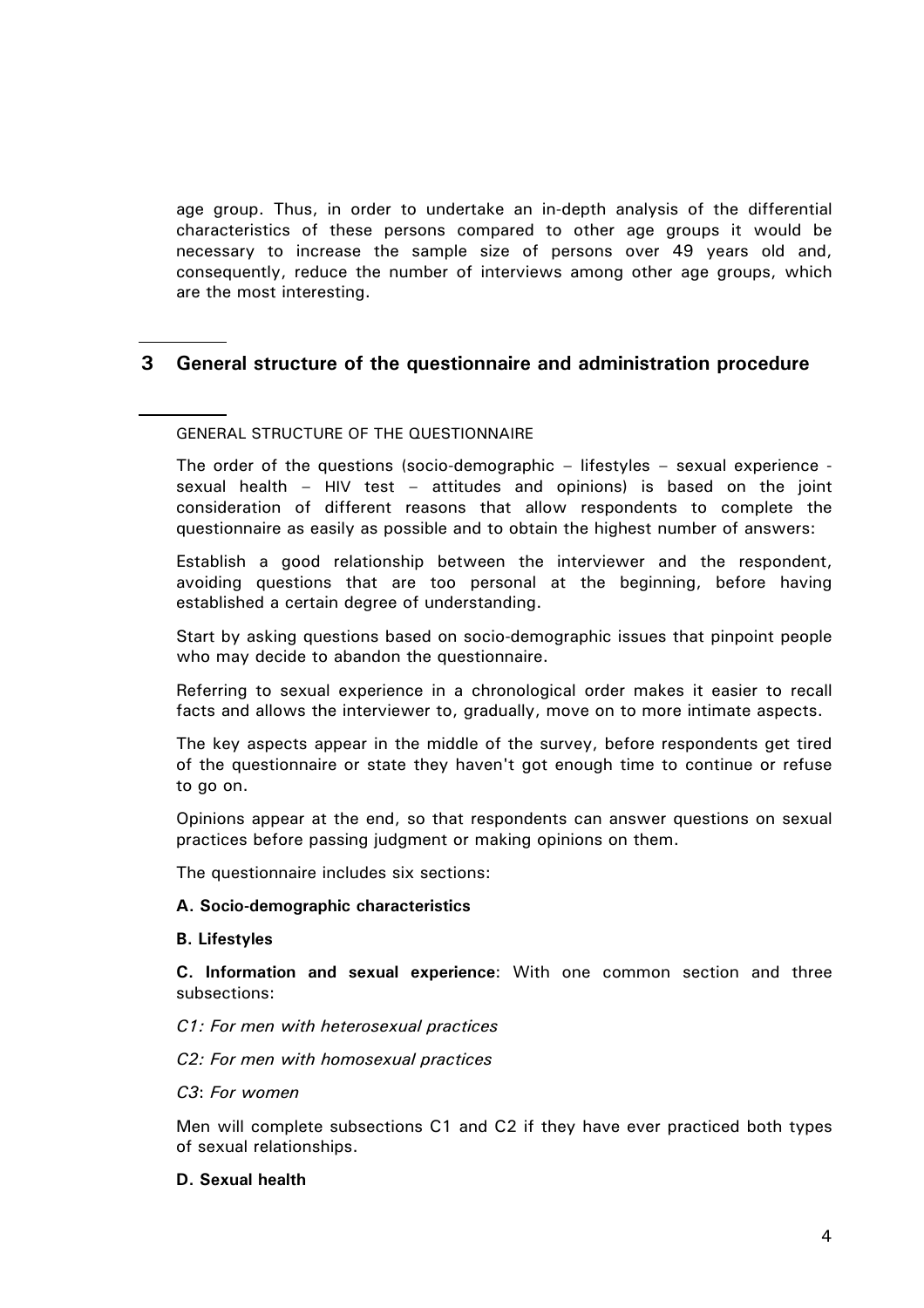# **E. HIV test**

# **F. Attitudes**

## FORMAT OF THE QUESTIONNAIRE

An electronic questionnaire is used to collect the information requested in the survey. This means:

Respondents perceive the confidentiality of the results.

The respondent can complete the whole of the interview without having to read questions that are unrelated to his/her case.

PROCESS FOR THE ADMINISTRATION OF THE QUESTIONNAIRE

The section dedicated to *socio-demographic characteristics* is carried out by the interviewer and the respondent, to ensure the respondent becomes acquainted with all tools to ensure s/he will be able to move on to the self-administered part.

As from the lifestyles section, the interviewer gives the respondent the laptop computer for him/her to complete the rest of the questionnaire by his/herself. Nevertheless, the lifestyles section is less conflictive than the following sections, thus there is still the possibility of interaction between the interviewer and the respondent.

When moving on to questions about *sexual practices* themselves, the interviewer does not participate in the questionnaire at all.

# **4 Analysis of the answering processes and Model Survey**

The delicate and intimate nature of the information on sexual practices and behaviours made it **essential** to carry out a model survey aiming above all to check the level of acceptability and ensure the questionnaire worked as expected. Furthermore, it allowed the analysis of the time required to complete it, type of incidents (refusals, absences, ignorance of the language,...) and frequency.

Before undertaking the model survey, a research was carried out in collaboration with the University of Granada aiming to implement research techniques in the analysis of respondents' response processes in view of possible question formats and their effect on the quality of the information obtained. The techniques used comprised debate groups and in-depth interviews.

Taking into consideration the outcome of this study, the Model Survey tried out two alternative questionnaires whose differences lay in the wording of some of the most delicate questions. The survey was based on an incremental strategy and emotional discharge.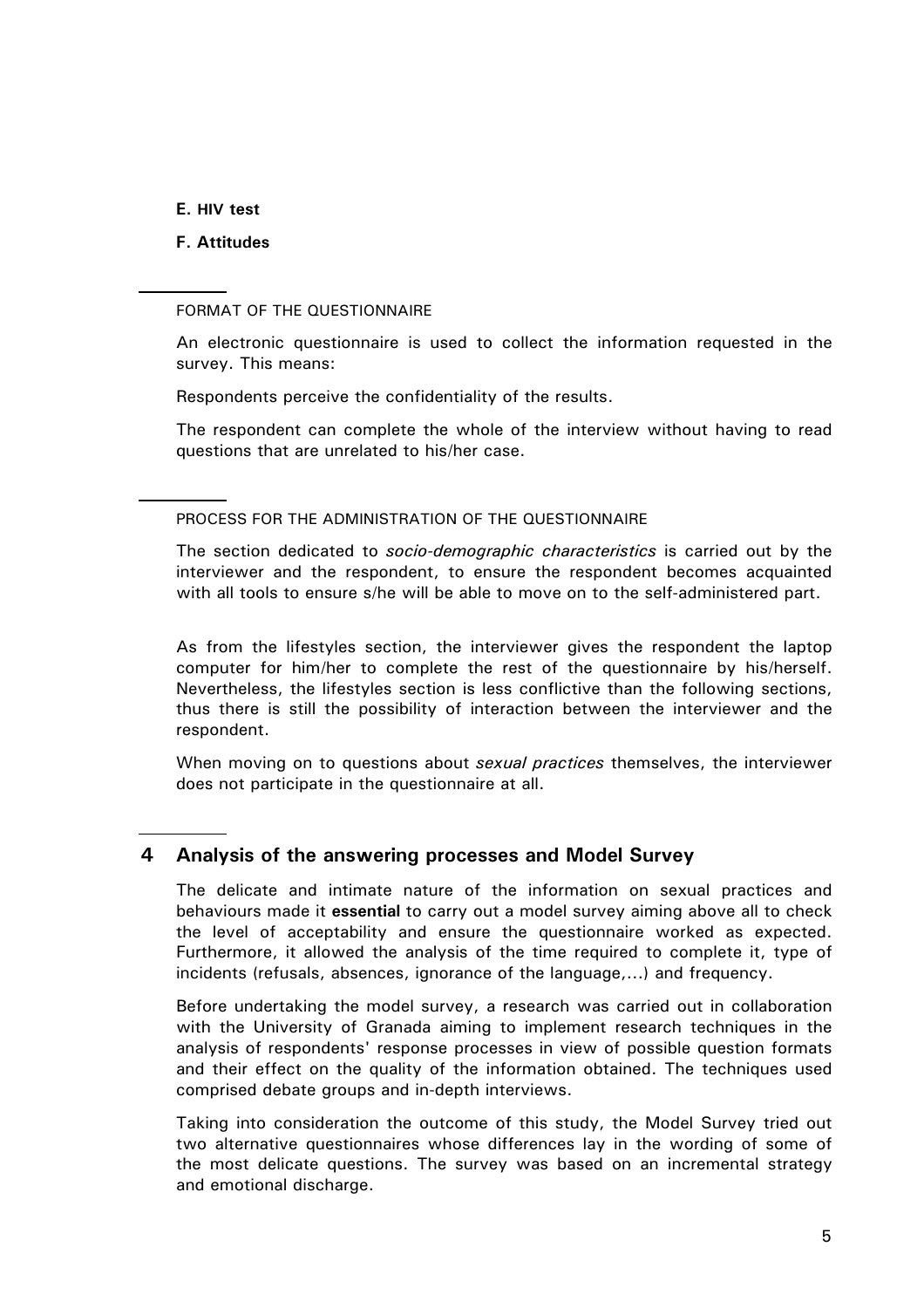The *incremental method* consists in inserting questions related to the issue that are hardly or not at all compromising, which allows the interviewer to take the respondent gradually towards the target question. This should make the respondent supply more truthful answers and find it more difficult to ignore the delicate question.

*Emotional discharge* consists in starting the question using an expression that lets the respondent know s/he is not the only person in the situation the question describes.

Questions pertaining to alcohol, the *risk of contracting AIDS by injecting drugs, contracting AIDS by having intercourse with persons whom s/he paid for sex and having sex with several persons over the same period*, were included in the *Emotional discharge* strategy.

The Model Survey was performed using a sample of 320 persons, between 18 and 49 years old, distributed in 40 sections from 10 provinces. A team of 10 interviewers carried out the corresponding tasks between the June  $5<sup>th</sup>$  and  $25<sup>th</sup>$ 2003.

The selection for the model sample was not chosen at random, since it was not necessary to achieve the aforementioned goals. The following provinces were selected: Avila, Burgos, Cáceres, Jaén, Madrid, Murcia, Sevilla, Toledo, Valencia and Vizcaya.

# **5 Main Survey**

5.1 SCOPE OF THE SURVEY

Population scope

The research focuses on persons between 18 and 49 years old living in main family dwellings.

Geographical scope

The Survey is carried out in the whole country.

Temporal scope

The information was collected between October 13<sup>th</sup> and December 19<sup>th</sup> 2003.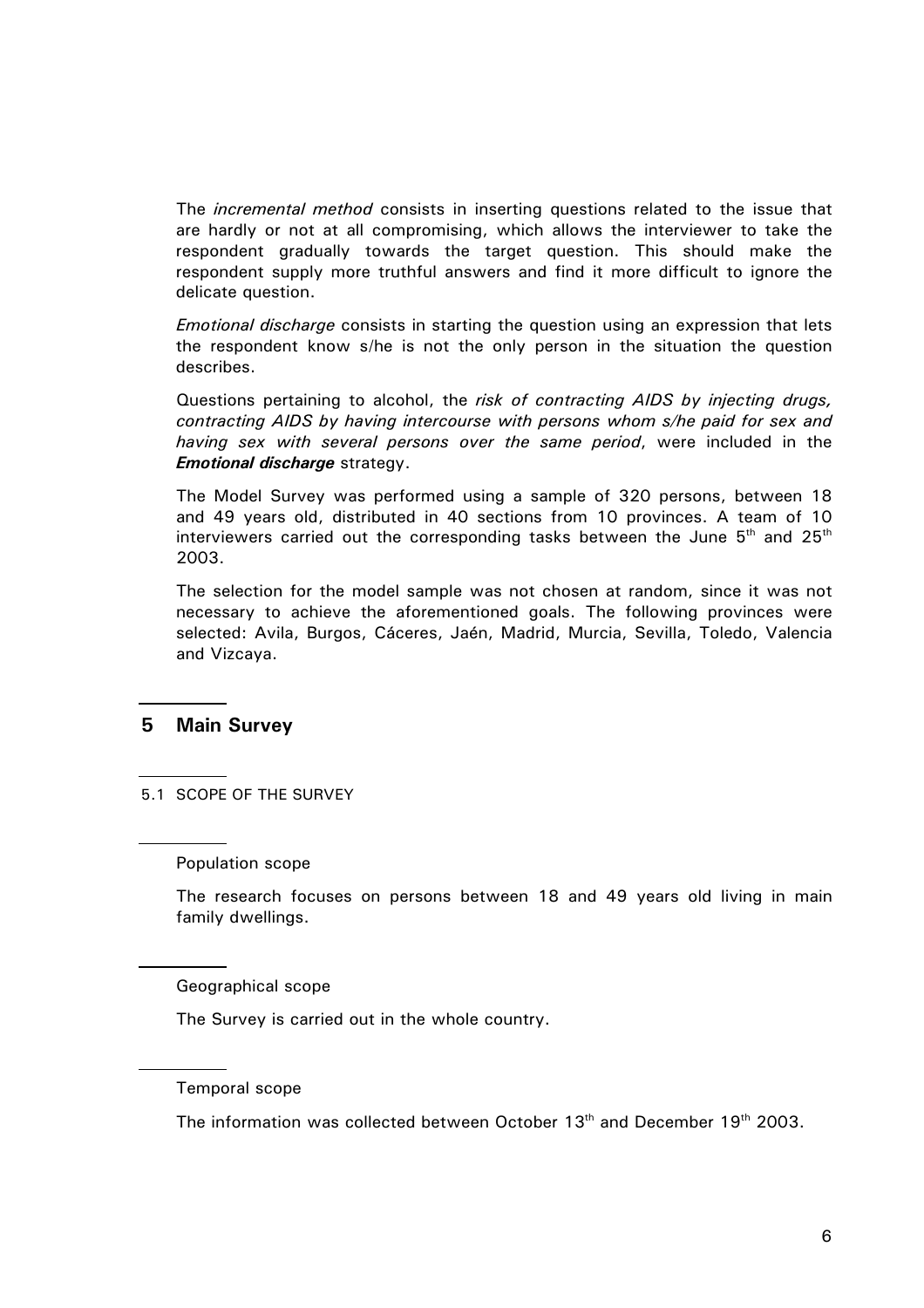5.2 DESIGN OF THE SURVEY

Type of sampling

The type of sample used is a two-stage sample with stratification of the first stage units.

The first stage units are the census sections. The second stage units are persons between 18 and 49 years old.

The framework used for the sample selection is an area framework formed by the relation of existing census sections on January  $1<sup>st</sup>$  2003. In order to select second stage units, the list of persons between 18 and 49 years old registered in the census has been used for each of the sections selected for the sample.

The stratification criterion used was the size of the municipality each section belongs to.

The following strata have been established in line with this criterion:

Strata 0: Municipalities with more than 500.000 inhabitants.

Strata 1: Province capital municipality (except the previous ones)

Strata 2: Municipalities with more than 100,000 inhabitants (except the previous ones)

Strata 3: Municipalities from 50,000 to 100,000 inhabitants (except the previous ones)

Strata 4: Municipalities from 20,000 to 50,000 inhabitants (except the previous ones)

Strata 5: Municipalities with 10,000 to 20,000 inhabitants

Strata 6: Municipalities with less than 10,000 inhabitants

An independent sample is designed for each autonomous community since one of the goals of the survey is to facilitate data with this breakdown level.

Size of the sample. Allocation

So as to cover the goals of the survey aiming to facilitate estimates with a specific level of reliability (at a national and autonomous community level), the sample has been allocated for 13,600 persons distributed in 1,700 census sections.

In order to guarantee a minimum sample size in each autonomous community, the sample has been distributed among the same assigning one part uniformly and another proportionally in terms of the size of the community, taking the number of inhabitants aged between 18 and 49 years old as the size of the community,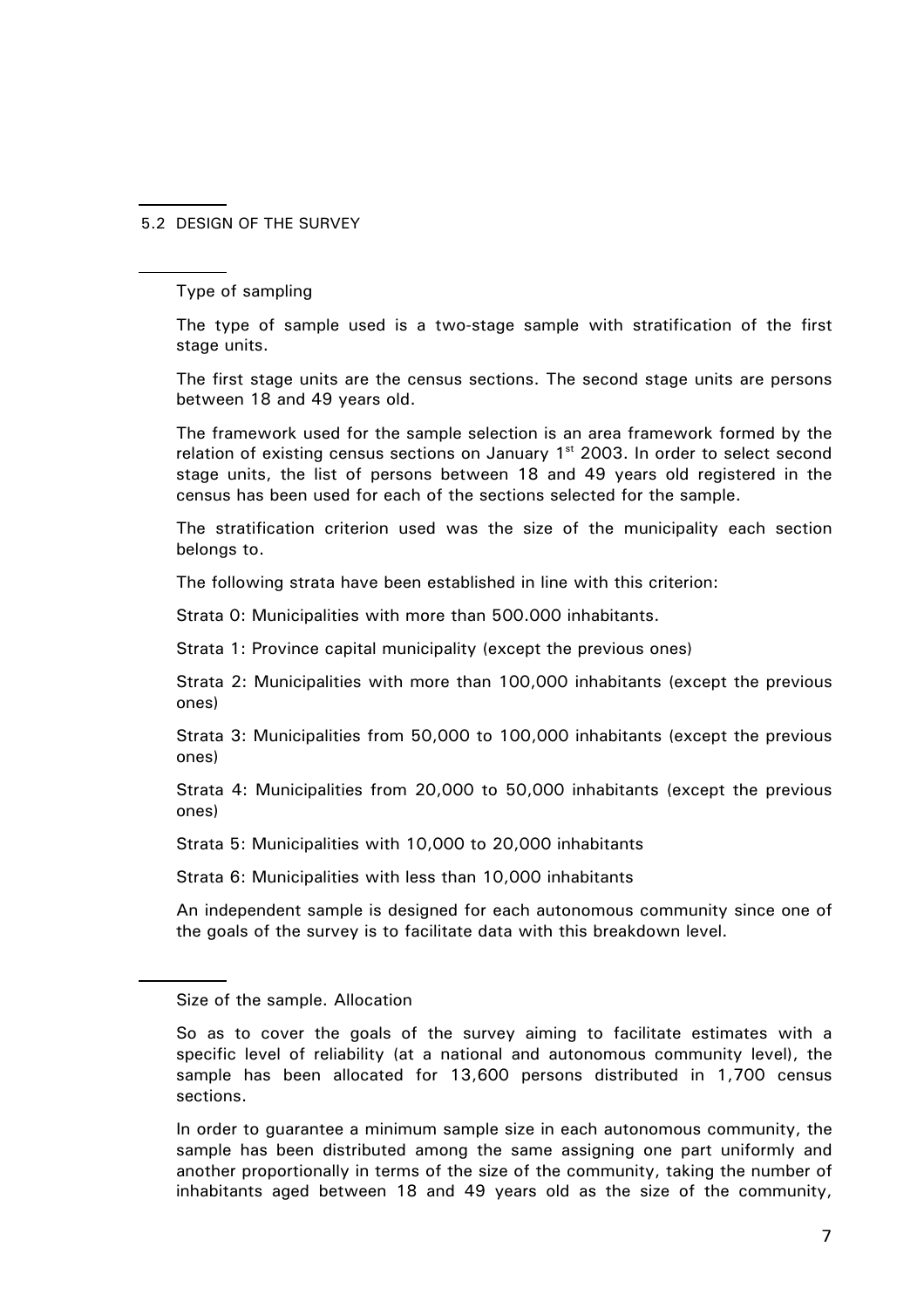since these persons are the target population in this survey. The minimum sample size in each community has been set at 300 persons.

The strata distribution of the sample is performed proportionally to the size, but the sample is more important in the larger municipalities, since the inhabitants in these areas are expected to present greater variability in terms of their behaviour and a greater number of incidents.

Eight interviews were performed in each census section. Given the special characteristics of the survey, as well as the 8 incumbent persons selected, there were also 16 substitutes ready to take part if incidents appeared during fieldwork.

The distribution of the theoretical sample of persons by autonomous communities is as follows:

| <b>Autonomous Community</b> | Total  |
|-----------------------------|--------|
| Andalucia                   | 1,800  |
| Aragón                      | 544    |
| Asturias (Principado de)    | 488    |
| Balears (Illes)             | 472    |
| Canarias                    | 672    |
| Cantabria                   | 392    |
| Castilla y León             | 768    |
| Castilla-La Mancha          | 624    |
| Cataluña                    | 1,552  |
| Comunidad Valenciana        | 1,136  |
| Extremadura                 | 488    |
| Galicia                     | 784    |
| Madrid (Comunidad de)       | 1,520  |
| Murcia (Región de)          | 544    |
| Navarra (Com. Foral de)     | 400    |
| Pais Vasco                  | 736    |
| La Rioja                    | 352    |
| Ceuta and Melilla           | 328    |
| TOTAL                       | 13,600 |

# **Sample of persons**

Sample selection

The selection of sections in each stratum has been carried out with probability proportional to the size of each section, considering size as the number of inhabitants aged between 18 and 49 years old. The persons in each section have been selected by means of a systematic sample with random start. This procedure leads to self-weighted samples in each stratum.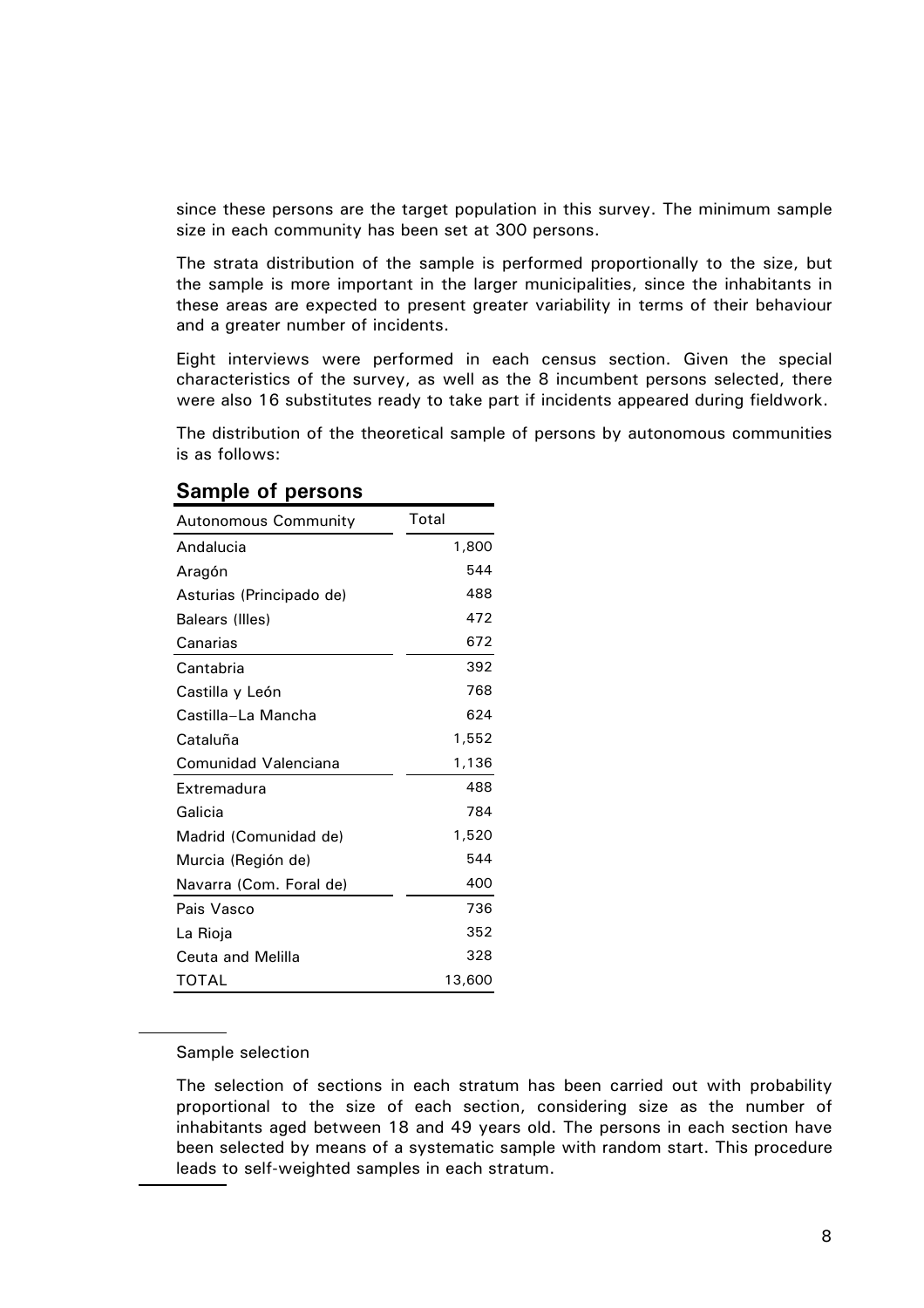#### **Estimators**

All characteristics in the sample have been estimated using ratio estimators, implementing re-weighting techniques, considering age groups and sex of the population of the autonomous community as auxiliary variables.

For this the following steps have been followed:

1. Attainment of the **estimator based on the design**.

$$
\hat{Y_d} = \sum_h \sum_{i,j \in h} \frac{1}{K_h.\frac{8}{P_h^{(03)}}} \cdot \gamma_{hij} = \sum_h \sum_{i,j \in h} \frac{P_h^{(03)}}{p_h^{t}} \cdot \gamma_{hij}
$$

In which:

- h: Stratum
- i: Section
- j: Person

 $K_h$ : Number of sections of the sample in stratum h

 $P^{(03)}_{h}$ : Number of persons from stratum h according to 2003 framework

Y: Target variable

 $p_h^t$ : Theoretical sample population from stratum h.

2. **Correction of non-response**. This aspect is corrected by multiplying the aforementioned raising factor  $\frac{1-h}{p_h^t}$ (03) h p  $\frac{P_1^{(03)}}{P_1^{(03)}}$  by the opposite of the probability of response in the stratum, that is to say:

$$
\hat{Y_2} = \sum_h \ \sum_{i,j \in h} \frac{P^{(03)}_h}{p^{t}_h} \cdot \frac{p^{t}_h}{p^{e}_h} \, y_{hij} = \sum_h \ \sum_{i,j \in h} \frac{P^{(03)}_h}{p^{e}_h} \cdot y_{hij}
$$

where  $p_h^e$  is the effective sample of persons in stratum h.

3. **Ratio estimator**, using the preview of the population at the time of the survey as the auxiliary variable. Aims to improve the estimator obtained after following the previous steps, updating the population employed when selecting the sample to the moment when the survey is performed. It is expressed as: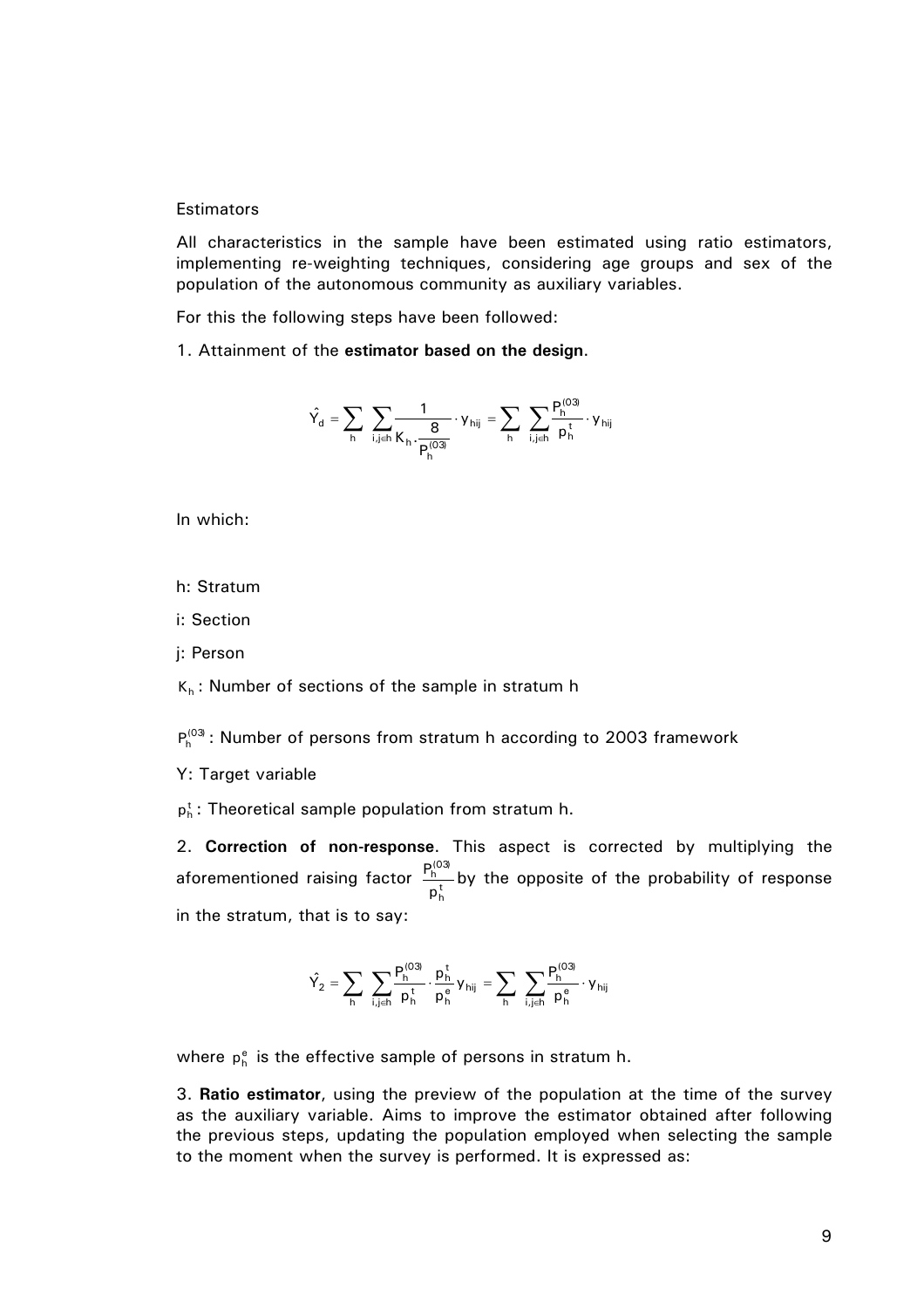$$
\hat{Y_3} = \sum_h \frac{\displaystyle\sum_{i,j \in h} \frac{P^{(03)}_h}{p^e_h} \cdot \gamma_{hij}}{\displaystyle\sum_{i,j \in h} \frac{P^{(03)}_h}{p^e_h} \cdot p_{hij}} \cdot P_h = \sum_h \sum_{i,j \in h} \frac{P_h}{p^e_h} \cdot \gamma_{hij}
$$

where  $P_h$  is the population projection halfway through the survey period for stratum h.

4. Finally, the previous factor is re-weighted to adjust the estimated distribution to the population distribution by autonomous community and age groups and sex provided by the demographic projections unit. This calibration has been carried out by means of the CALMAR framework of the French National Statistics and Economic Studies Institute (INSEE). The following twelve groups have been considered: Women and Men between 18 and 24, 25 and 29, 30 and 34, 35 and 39, 40 and 44 and 45 and 49 years old.

Following the previous steps supplies a final raising factor  $F_i$  for each of the persons in the effective sample.

Thus, the estimator for the total  $\hat{Y}$  of a characteristic Y takes the following form:

$$
\hat{Y} = \sum F_i \ y_i
$$

where the sum is extended to all sample persons,  $y_i$  is the value of characteristic Y observed in individual i, and F<sub>i</sub> is the final raising factor for said individual.

The estimators of proportions P= $\frac{X}{Y}$  are of the form Yˆ  $\hat{P} = \frac{\hat{X}}{2}$  where estimates  $\hat{X}$  and  $\hat{Y}$  are obtained using the previous formula.

Sampling errors

The Jackknife method has been used to calculate sample errors, since it facilitates an estimate of the variance coefficient by means of the expression:

$$
CV(\hat{Y}) = \frac{\sqrt{\sum_h \frac{A_h - 1}{A_h} (\sum_{i \in h} (\hat{Y}_{(lh)} - \hat{Y})^2)}}{\hat{Y}}
$$

where  $\hat{Y}_{(lh)}$  is the estimator obtained removing the group of sections I from stratum h.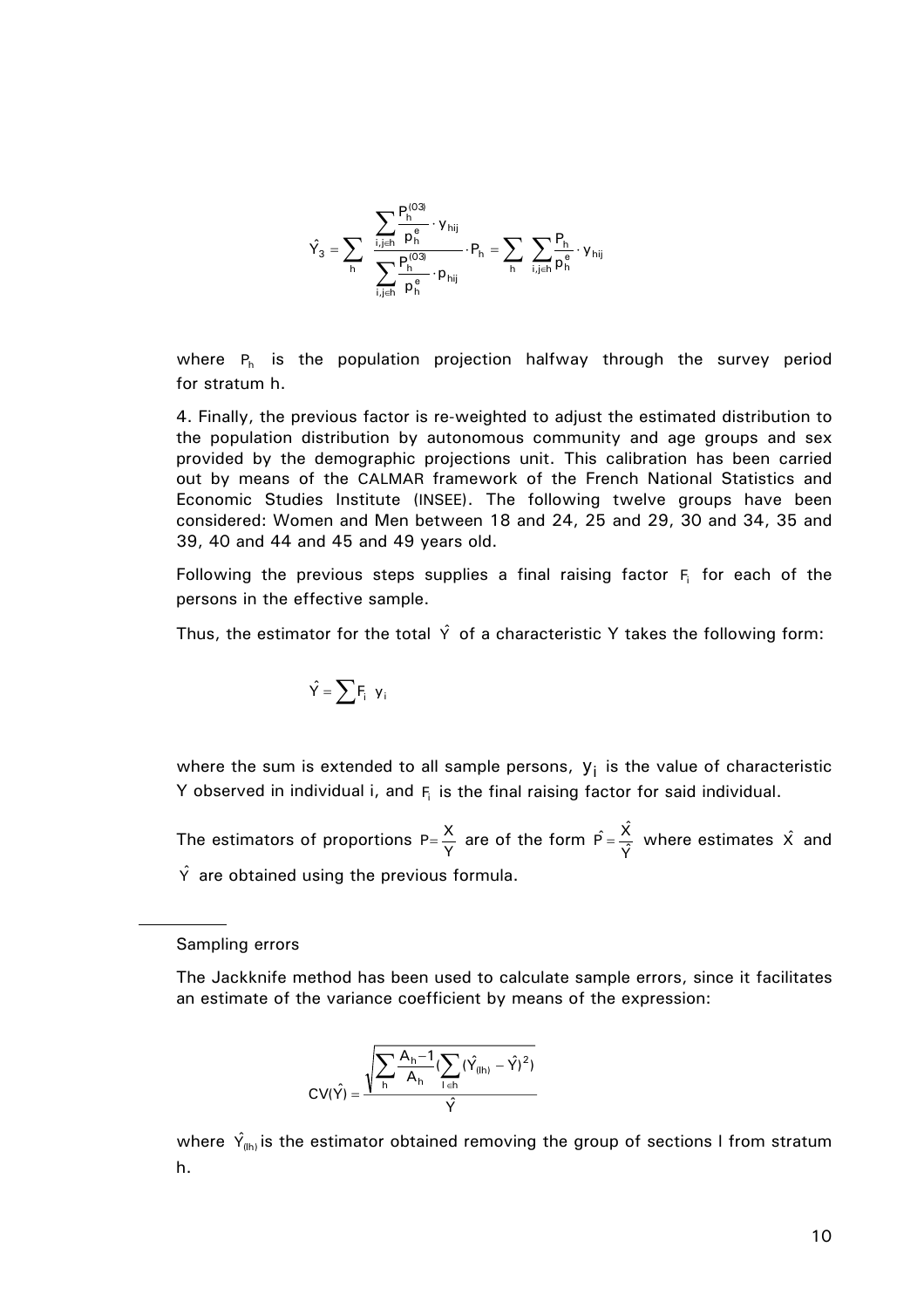To obtain the estimator, and for simplicity, instead of recalculating the raising factors the stratum factors where the sections have been removed are multiplied by the factor:  $\frac{n_h}{n_h - \#(\ln)}$ n h  $\frac{n_h}{- \# (lh)}$ .

Consequently, in accordance with the aforementioned terms:

$$
\hat{Y}_{(lh)}=\sum_{i\not\in h}F_iy_i+\sum_{\substack{i\in h\\i\not\in lh}}F_i\frac{n_h}{n_h-\#\text{(lh)}}y_i
$$

where:

lh is a group of sections from stratum h

 $n_h$  is the total of sections from stratum h

A<sub>h</sub> are the groups of sections from stratum h

#(l) is the number of sections from group l

# **6 Collection of the information**

#### COLLECTION SYSTEM

The persons selected were visited by interviewers from each of the 52 Provincial Delegations.

Interviews are collected using a laptop computer that allows the preservation of the respondent's privacy. This can also control the most important errors, especially the so-called flow errors.

The respondent carries out the section of the questionnaire that does not include delicate questions (*socio-demographic characteristics)* together with the interviewer to help him/her get acquainted with the laptop so that s/he will be able to carry out the self-completed part without encountering any problems.

As from the lifestyles section, the interviewer gives the respondent the laptop computer for him/her to complete the rest of the questionnaire by his/herself. Nevertheless, the lifestyles section is less conflictive than the following sections, thus there may still be interaction between the interviewer and the respondent. When moving on to questions on *sexual practices* themselves, the interviewer does not participate in the questionnaire at all.

The information collected is totally anonymous and preserves statistical secrecy.

Information was collected from October  $13<sup>th</sup>$  to December  $19<sup>th</sup>$  2003.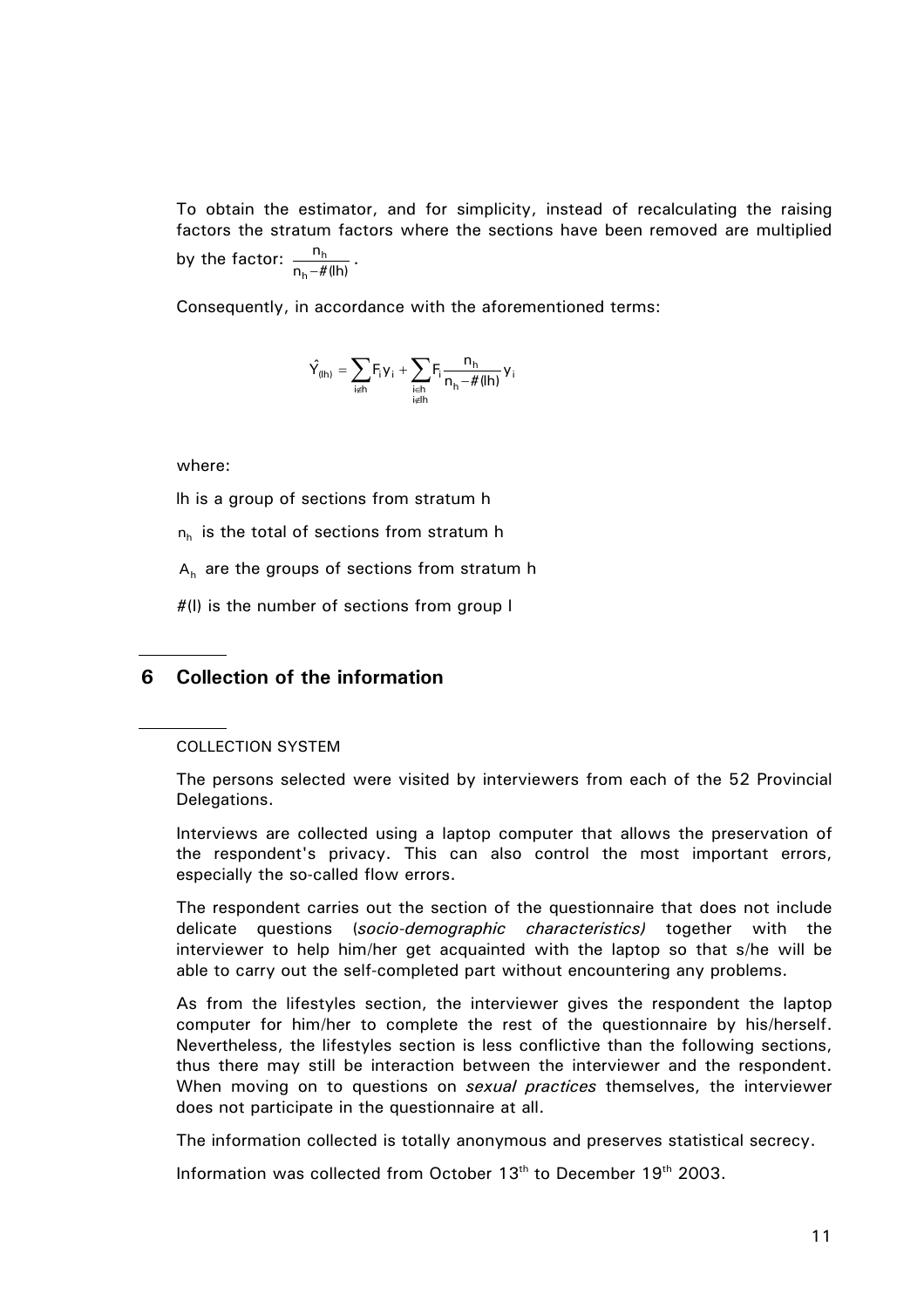#### INCIDENTS

Incidents are the different situations an interviewer may encounter when working in a section. Since the survey focuses on persons, two types of incidents were established: Incidents concerning persons and possible incidents concerning the dwellings they inhabit.

#### *Incidents concerning dwellings*

A dwelling, depending the situation it is in when the interview is carried out, is included in one of the following classifications:

#### **Surveyable dwelling**

Dwelling used as a habitual residence. Considering a dwelling as surveyable is the first step towards performing the interview.

#### **Empty dwelling**

The dwelling located at the selected person's postal address is uninhabited.

#### **Unreachable dwelling**

The dwelling cannot be located at the address that appears on the list of selected persons, either because the address is incorrect or because the dwelling no longer exists or for other reasons.

#### **Dwelling used for other purposes**

The dwelling where the selected person supposedly lives is not a family dwelling, but is dedicated totally to other purposes.

#### **Inaccessible dwelling**

The interviewer cannot access the house due to climatological (snow, flood, etc.) or geographical reasons (when there are no roads leading to the dwelling).

#### **Person beyond the scope of study**

The person selected is really older than 49 years old or younger than 18 years old, that is to say, there is an error in the sample's selection framework.

#### **Unreachable person**

The person selected does not live at the address stated in the list of persons used for the sample.

Nevertheless, a selected person is not considered unreachable if located at a different postal address due to an error produced when transcribing data.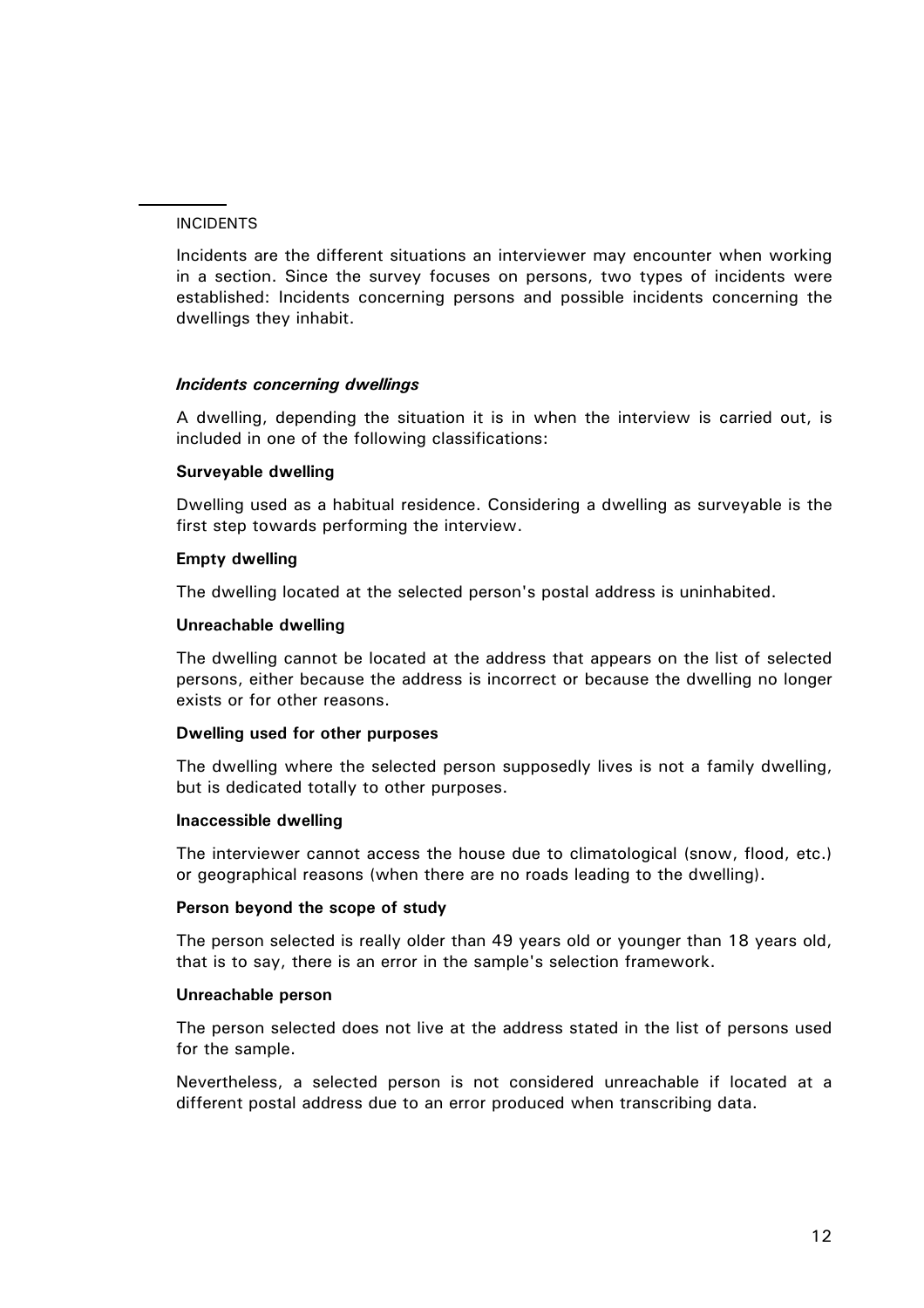## *Incidents concerning persons*

These incidents appear once the interviewer has contacted the selected person.

#### **Surveyable person**

The selected person agrees to provide the information requested.

#### **Refusal of the resident group**

This incident appears when the group in the dwelling inhabited by the selected person initially refuses to take part in the survey, with no possibility of informing on the same.

#### **Absence of the resident group**

There is no one present when the interview is scheduled and everyone will be absent during the whole time fieldwork will be undertaken in the section.

#### **Inability to respond of the resident group**

The resident group is unable to respond to the interview, either due to disability, illness, ignorance of the language or any other circumstance.

#### **Refusal of the selected person**

The selected person refuses to provide the information required.

## **Absent person**

The selected person is away and will be away during the whole time fieldwork will be performed in the section.

## **Inability to respond of the selected person**

The selected person is unable to respond to the interview, either due to disability, illness, ignorance of the language or any other circumstance.

Situations in which the gender of the selected person is incorrect (for example a person called Juan is actually Juana, given an error in the sample framework) or when the selected person is older or younger than stated in the directory (but aged between the 18-49 interval) are not recorded as incidents.

## **Refusal to use the computer**

The selected person refuses to use the computer.

# **Partial refusal**

The previous incidents can be detected easily by the interviewer, yet a partial refusal is hard to notice, since it refers to a situation in which the respondent completes a scarce number of questions.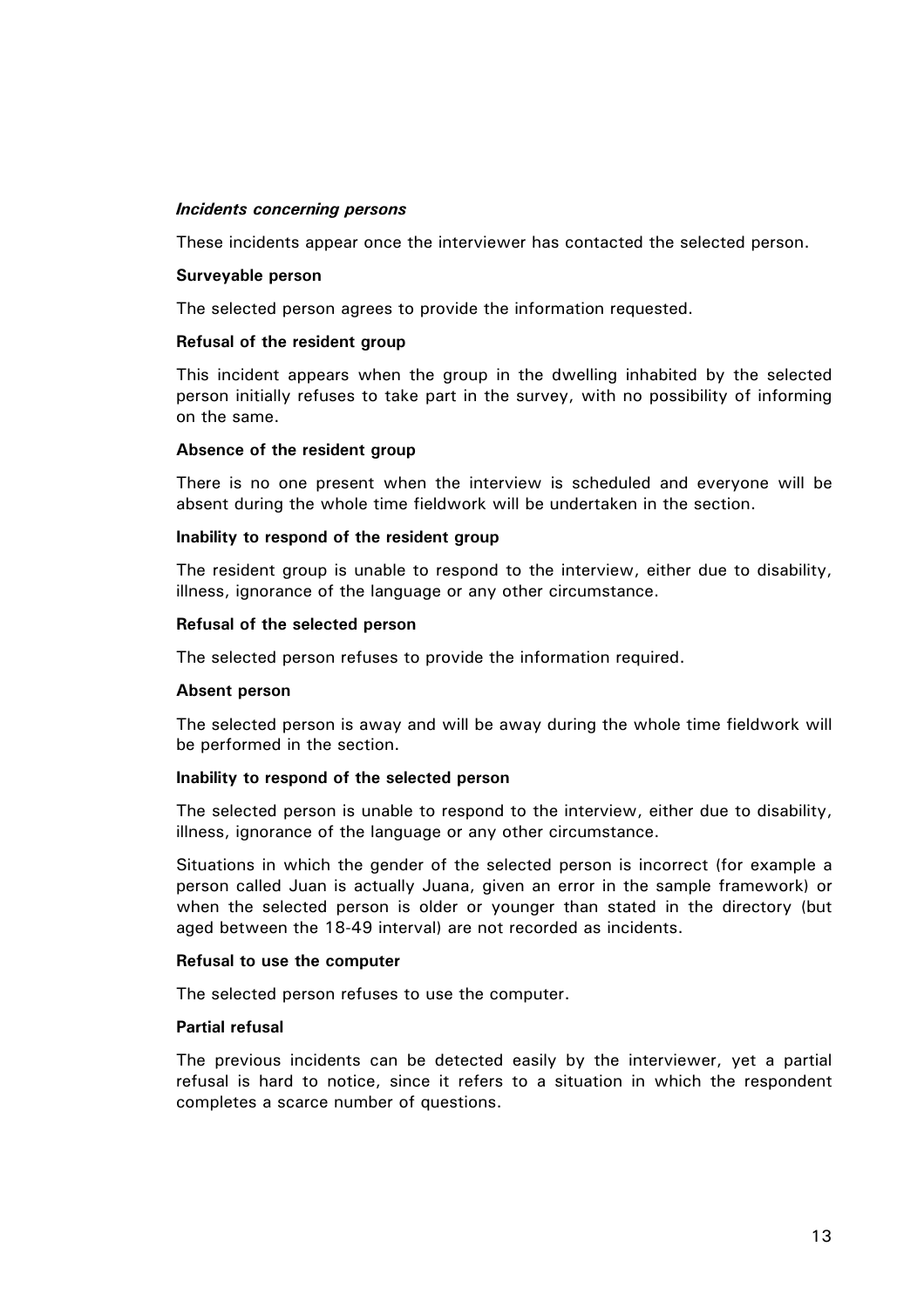## PROCESSING OF INCIDENTS IN THE MODEL SURVEY

#### *Incidents concerning dwellings*

a) When encountering dwellings that are empty, unreachable, used for other purposes, persons who refuse to answer the questionnaire or are unable to, the selected person is replaced by a substitute. Substitutes are selected according to the list of substitute persons.

b) When encountering inaccessible or absent dwellings, the selected person is only replaced if the cause that makes him/her inaccessible does not disappear or if the situation lasts during the whole time the fieldwork is carried out in the section.

Replacements, if needed, are performed following the same criteria stated in the previous section.

#### *Incidents concerning persons*

a) Persons beyond the scope of study, refusals (resident group, selected person, to use the computer or partial refusals), unreachable persons or persons unable to answer are always replaced by substitute persons from the same age group.

b) Absences are only replaced when the absence will last during the whole time the fieldwork is carried out in the section.

There is list of substitute persons for each census section to be used on encountering incidents concerning selected persons. This list includes four persons in each age group.

Substitutes for each age group are used to replace selected persons from the same group. The list of substitutes cannot be extended.

# **7 Explanatory notes regarding the questionnaire**

# **Section A. Socio-demographic characteristics**

| Variables                            | Why are they needed?                            |
|--------------------------------------|-------------------------------------------------|
| Sex, age, educational level, marital | They are required to determine the socio-       |
| status, economic activity,           | demographical profile of persons whose sexual   |
| professional situation, occupation.  | behaviour is vulnerable to contracting HIV/AIDS |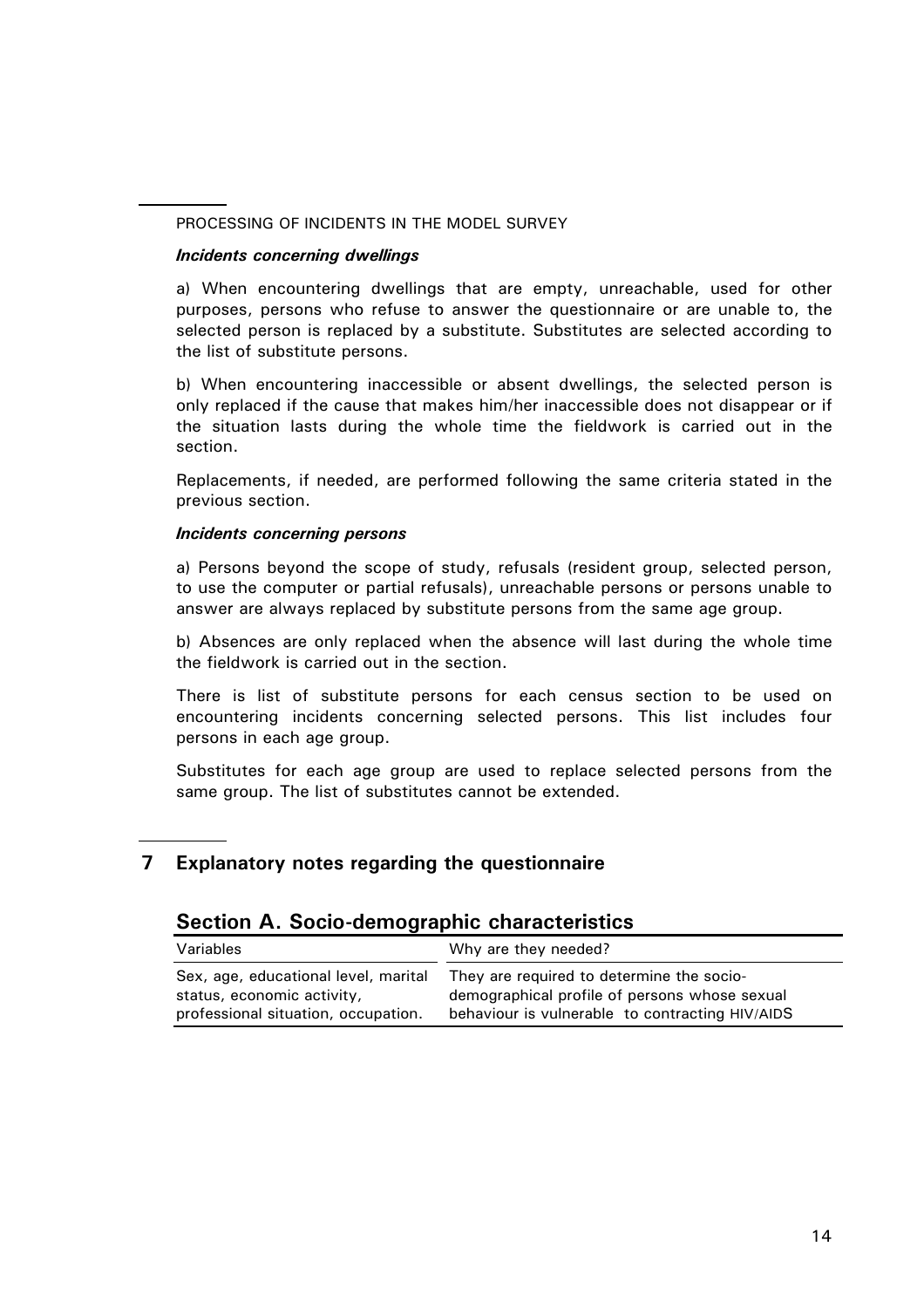| Variable                                                                       | Why are they needed?                                                                                                                                                              |
|--------------------------------------------------------------------------------|-----------------------------------------------------------------------------------------------------------------------------------------------------------------------------------|
| Have you lived alone or with others<br>persons for most of the time?           | To identify risk factors. To analyse the relationship<br>between lifestyles and behaviours vulnerable to HIV<br>infection.                                                        |
|                                                                                | To define the populations that should be targeted<br>with specific interventions. Comparison with other<br>European surveys.                                                      |
| With which of these persons have<br>you lived during most of the 12<br>months? | Idem                                                                                                                                                                              |
| How often have you been out at<br>night?                                       | Idem                                                                                                                                                                              |
| How often have you slept away                                                  | Idem                                                                                                                                                                              |
| from home for work or study<br>reasons?                                        | Information on potential interaction of HIV in socio-<br>sexual networks (mixing).                                                                                                |
| Alcohol intake                                                                 | To analyse the relationship between lifestyles and<br>behaviours vulnerable to HIV infection.                                                                                     |
|                                                                                | To define a person's behaviour when facing<br>environmental factors that influence the population's<br>health.                                                                    |
| Have you ever injected drugs?                                                  | To analyse the relationship between lifestyles and<br>behaviours vulnerable to HIV infection. Injecting drugs<br>has been the main risk factor for HIV dissemination in<br>Spain. |

# **Section B. Lifestyles**

# **Section C. Information and sexual experience**

| Variable               | Why are they needed?                                                                                |
|------------------------|-----------------------------------------------------------------------------------------------------|
| Have you ever had sex? | If not, there is no risk of sexually transmitted HIV. Go<br>to questions on attitudes and opinions. |

# **Subsection C. Sexual experience** (only for heterosexual men, women and for homosexual men)

| Variable                                            | Why are they needed?                                                          |  |
|-----------------------------------------------------|-------------------------------------------------------------------------------|--|
| Please state if you had sex<br>throughout your life | Prevalence and distribution of sexual orientation<br>patterns.                |  |
|                                                     | Required as a filter to send the respondent on<br>towards specific questions. |  |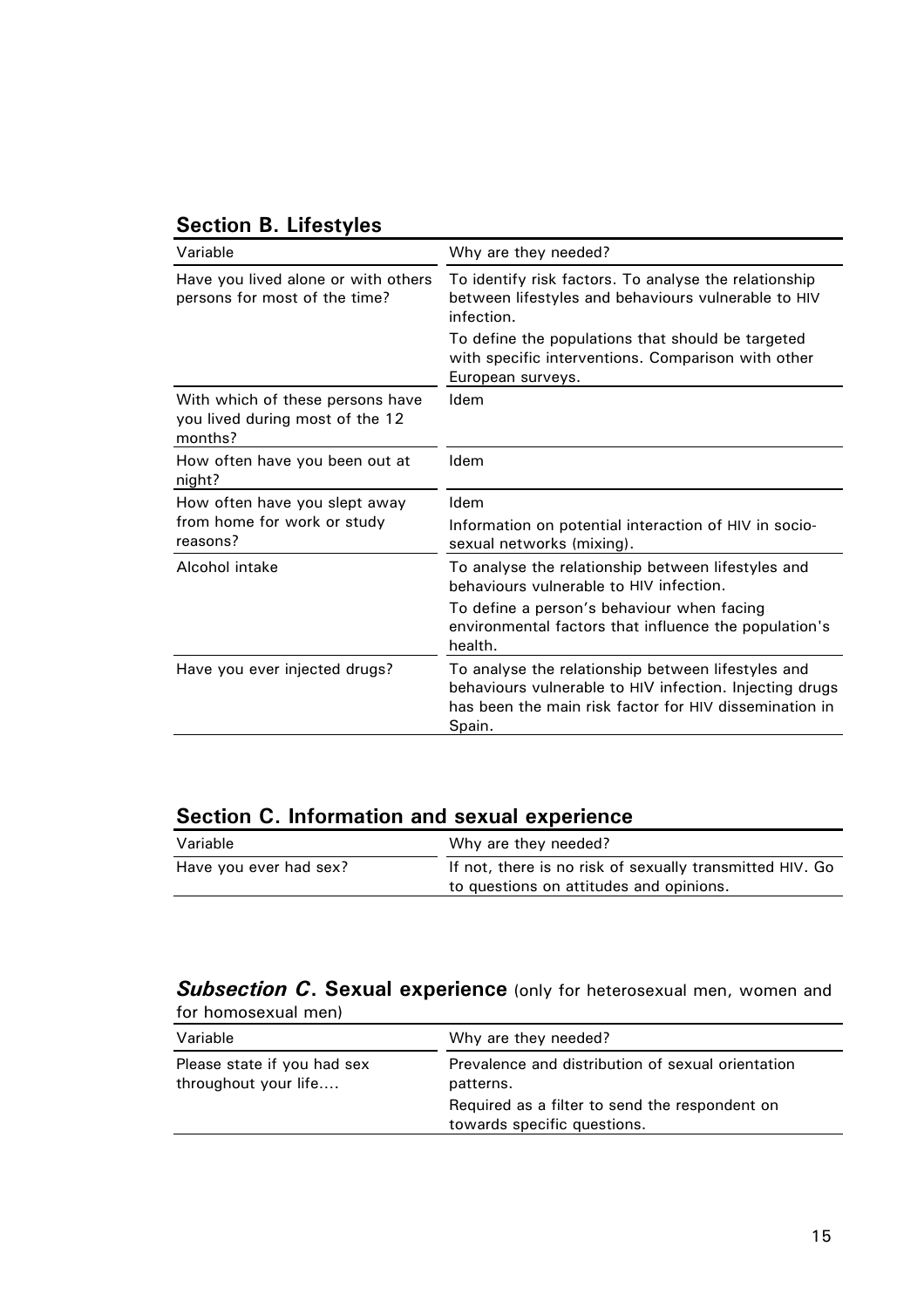|  | <b>First sexual relationship</b> |  |
|--|----------------------------------|--|
|  |                                  |  |

| Variable                                                                               | Why are they needed?                                                                                                                                                                                                                                                                                                                                                             |
|----------------------------------------------------------------------------------------|----------------------------------------------------------------------------------------------------------------------------------------------------------------------------------------------------------------------------------------------------------------------------------------------------------------------------------------------------------------------------------|
| How old were you approximately<br>the FIRST time you had sex?                          | Major health implications, since it marks the initiation<br>of sexual relationships which, if performed<br>unprotected, could lead to sexually transmitted<br>diseases.                                                                                                                                                                                                          |
|                                                                                        | Age of first sexual relationship.                                                                                                                                                                                                                                                                                                                                                |
|                                                                                        | Generational changes as regards the age of first<br>sexual relationship.                                                                                                                                                                                                                                                                                                         |
| Approximately how old was the<br><i>person</i> you first had sex with?                 | Measures the age difference between both partners.<br>Estimates potential HIV dissemination between different<br>generations (mixing). It is also important to analyse the<br>balance of power in the couple and the possibilities of using<br>contraception (the youngest member usually has less sexual<br>experience and therefore less ability to impose<br>contraceptives). |
| Did you use a condom the first time<br>you had sex?                                    | Using a condom is the main measure to prevent HIV<br>infection.                                                                                                                                                                                                                                                                                                                  |
| Did you take precautions to avoid<br>pregnancy the first time you had<br>sex?          | To know the risk of unwanted pregnancies.                                                                                                                                                                                                                                                                                                                                        |
| Which of the following methods did<br>you or your partner use to prevent<br>pregnancy? | To know the frequency of use of the different<br>contraceptive methods and the prevalence of other<br>ineffective contraceptive methods.                                                                                                                                                                                                                                         |

# **Sexual relationships throughout life**

| Variable                                                                                                         | Why are they needed?                                                                                                                                                                                                                                             |
|------------------------------------------------------------------------------------------------------------------|------------------------------------------------------------------------------------------------------------------------------------------------------------------------------------------------------------------------------------------------------------------|
| During YOUR WHOLE LIFE,<br>approximately how many <i>persons</i><br>have you had sex with, even if just<br>once? | Number of partners (intervals)<br>Sexual history of the respondent, needed to proceed<br>to enquire about sex with new partners.<br>The probability of infection increases with the number<br>of different partners that person has had unprotected<br>sex with. |
| Have you ever used a condom?                                                                                     | Prevalence of the use of condoms                                                                                                                                                                                                                                 |
| Did you use a condom the last time<br>you had sex?                                                               | Prevalence of the use of condoms                                                                                                                                                                                                                                 |
| Have you ever paid to have sex?                                                                                  | Prevalence of HIV infection is greater among<br>prostitutes than among the general population.                                                                                                                                                                   |
| When was the last time you paid to<br>have sex?                                                                  | ldem                                                                                                                                                                                                                                                             |
| Did you use a condom the last time<br>you paid to have sex?                                                      | Unprotected sex with prostitutes is a risk factor for<br>HIV.                                                                                                                                                                                                    |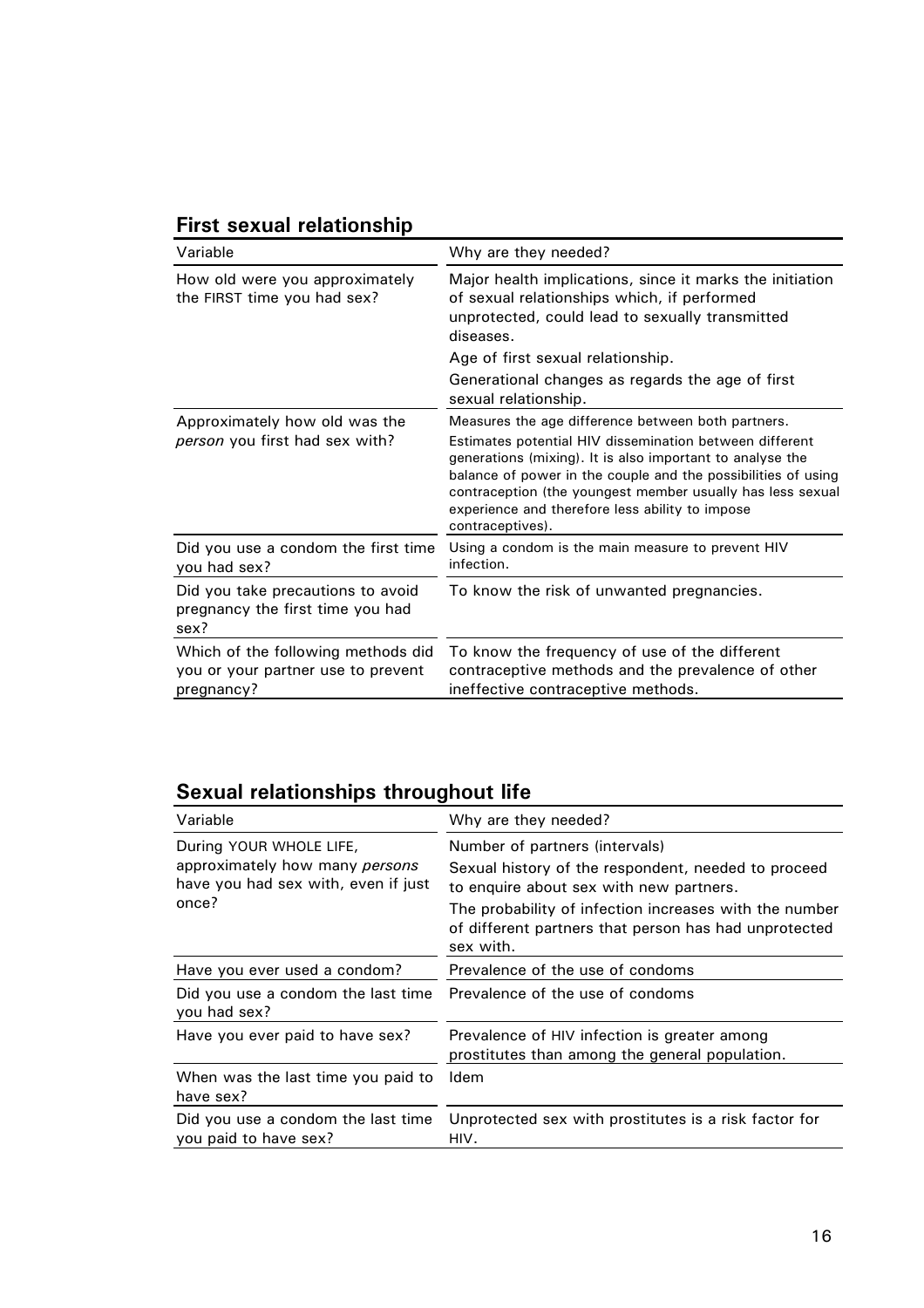| Sexual relationships in the last 12 months |  |  |  |  |  |
|--------------------------------------------|--|--|--|--|--|
|--------------------------------------------|--|--|--|--|--|

| Variable                                                                                                     | Why are they needed?                                                                                                                               |
|--------------------------------------------------------------------------------------------------------------|----------------------------------------------------------------------------------------------------------------------------------------------------|
| Have you had sex, even just once,<br>IN THE LAST 12 MONTHS?                                                  | Number of partners<br>The probability of infection increases with the number<br>of different partners that person has had unprotected<br>sex with. |
| Over the last 12 months, did you<br>use a condom any of the times you<br>had sex?                            | Related to the previous question, probability of risk of<br>infection estimator.                                                                   |
| Over the last 12 months, have you<br>had casual sex or sex with persons<br>who were not your stable partner? | Can be compared with the previous survey by the<br>Spanish Drug Plan (1996)                                                                        |
| How often have you used a<br>condom with these casual<br>partners?                                           | Can be compared with the previous survey by the<br>Spanish Drug Plan (1996)                                                                        |

# **Sexual intercourse over the last 30 days**

| Variable                                             | Why are they needed?                                                                                                                                                                                        |
|------------------------------------------------------|-------------------------------------------------------------------------------------------------------------------------------------------------------------------------------------------------------------|
| Have you had sex in the last 30<br>days?             | Frequency of vulnerable situations                                                                                                                                                                          |
| How often have you had sex OVER<br>THE LAST 30 DAYS? | The frequency of sexual intercourse is important to<br>design epidemic dissemination models.<br>The probability of infection increases with the<br>frequency of unprotected sex (and changing<br>partners). |

# **Sexual relationships with new partners**

| Variable                                                                                                                         | Why are they needed?                                                                                                                                                                                                                                                                                                                |
|----------------------------------------------------------------------------------------------------------------------------------|-------------------------------------------------------------------------------------------------------------------------------------------------------------------------------------------------------------------------------------------------------------------------------------------------------------------------------------|
| Over the last 12 months, have you<br>had sex for the first time with<br>someone you had never had sex<br>with before?            | To answer the main goal of the survey: to analyse the<br>frequency persons change their sexual partners, to<br>identify characteristics of new relationships, response<br>to risk of HIV infection when having sex with a new<br>sexual partner and to determine the factors linked to<br>the differences.                          |
| How many <i>persons</i> , even if you<br>knew them before, have you had<br>sex with for the first time in the<br>last 12 months? | Number of new partners<br>To answer the main goal of the survey.<br>The probability of infection increases with the<br>frequency of unprotected sex and by changing<br>partners. Therefore, it is essential to know the<br>number of partners and, especially, the number of<br>new partners per time unit. The more often a person |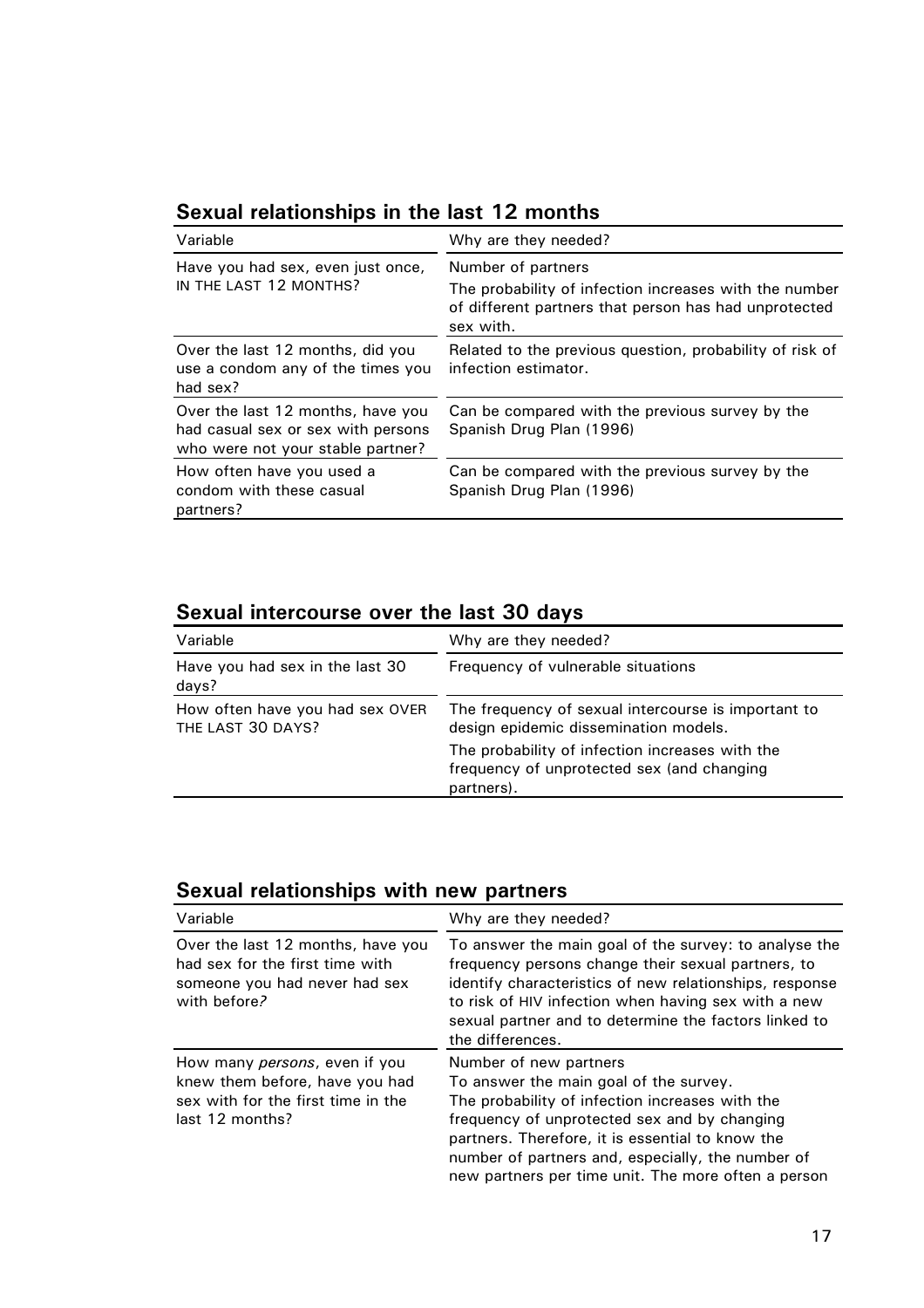| Variable                                                                                                                                                                                                                                                   | Why are they needed?                                                                                                                                                                                                                                                                                                                                                                                                                                                                    |
|------------------------------------------------------------------------------------------------------------------------------------------------------------------------------------------------------------------------------------------------------------|-----------------------------------------------------------------------------------------------------------------------------------------------------------------------------------------------------------------------------------------------------------------------------------------------------------------------------------------------------------------------------------------------------------------------------------------------------------------------------------------|
|                                                                                                                                                                                                                                                            | changes partners and has unprotected sex with these<br>partners, the higher the risk of HIV dissemination<br>among a certain group or circle.                                                                                                                                                                                                                                                                                                                                           |
| Which of the following sentences<br>best describes your relationship<br>with <partner> the first time<br/>you had sex?</partner>                                                                                                                           | Indicator of the importance the relationship has for<br>the respondent.<br>The different persons in the couple should act<br>differently and respond differently to the risk of HIV<br>infection in terms of the type of relationship they are<br>in. Furthermore, the type of relationship can change<br>over time and this can also have a bearing on<br>responses to HIV infection (couples do not take the<br>same precautions at the beginning and throughout the<br>relationship) |
| Do you think you were drunk, even<br>just slightly, when you had sex<br>with ( <partner) first="" for="" td="" the="" time?<=""><td>To determine self-efficiency.<br/>Can influence the manner of responding to risk of HIV<br/>infection.</td></partner)> | To determine self-efficiency.<br>Can influence the manner of responding to risk of HIV<br>infection.                                                                                                                                                                                                                                                                                                                                                                                    |
| Did you use a condom the first time<br>you had sex with (PARTNER)?                                                                                                                                                                                         | To answer the main goal of the survey. The use of<br>condoms determines the incidence of HIV (as does<br>how often a person changes partners and the date a<br>virus appears in a specific circle or social group).                                                                                                                                                                                                                                                                     |
| Who brought the condom?                                                                                                                                                                                                                                    | Gender analysis.                                                                                                                                                                                                                                                                                                                                                                                                                                                                        |
| Could you state the two main<br>reasons for not using a condom the<br>first time you had sex with<br>$(<$ PARTNER $>$ )?                                                                                                                                   | Social image of the condom.<br>To find out motives for NOT using a condom.                                                                                                                                                                                                                                                                                                                                                                                                              |
| Did you take precautions to avoid<br>pregnancy during that first sexual<br>relationship?                                                                                                                                                                   | Interesting to analyse the prevention of unwanted<br>pregnancies.                                                                                                                                                                                                                                                                                                                                                                                                                       |
| Which of the following methods did<br>you or your partner use to prevent<br>pregnancy?                                                                                                                                                                     | Idem                                                                                                                                                                                                                                                                                                                                                                                                                                                                                    |
| When you had sex with<br>( <partner>) for the first time, do<br/>you think s/he was having sex with<br/>other people at the same time?</partner>                                                                                                           | Concurrence of sexual partners. To know if partner<br>was having sex with another person as well as the<br>respondent.<br>Information required to study HIV dissemination in a<br>specific social group. It is also important to know<br>whether the perception of the partner's sexual<br>behaviour influences the response to HIV infection in<br>the relationship. It can also influence the power/love<br>balance and expectations.                                                 |
| When you had sex with<br>( <partner>) for the first time,<br/>were you having sex with another<br/>person?</partner>                                                                                                                                       | Information required to study HIV dissemination in a<br>specific social group. Also important to know if<br>having sex with other persons influences the way a<br>person responds to HIV infection in a new<br>relationship. It can also influence the power/love<br>balance and expectations.                                                                                                                                                                                          |
| After the first time you had sex<br>with $\leq$ PARTNER $>$ , did you have                                                                                                                                                                                 | Analyse if sexual behaviour, in terms of HIV<br>prevention, varies throughout a relationship with the                                                                                                                                                                                                                                                                                                                                                                                   |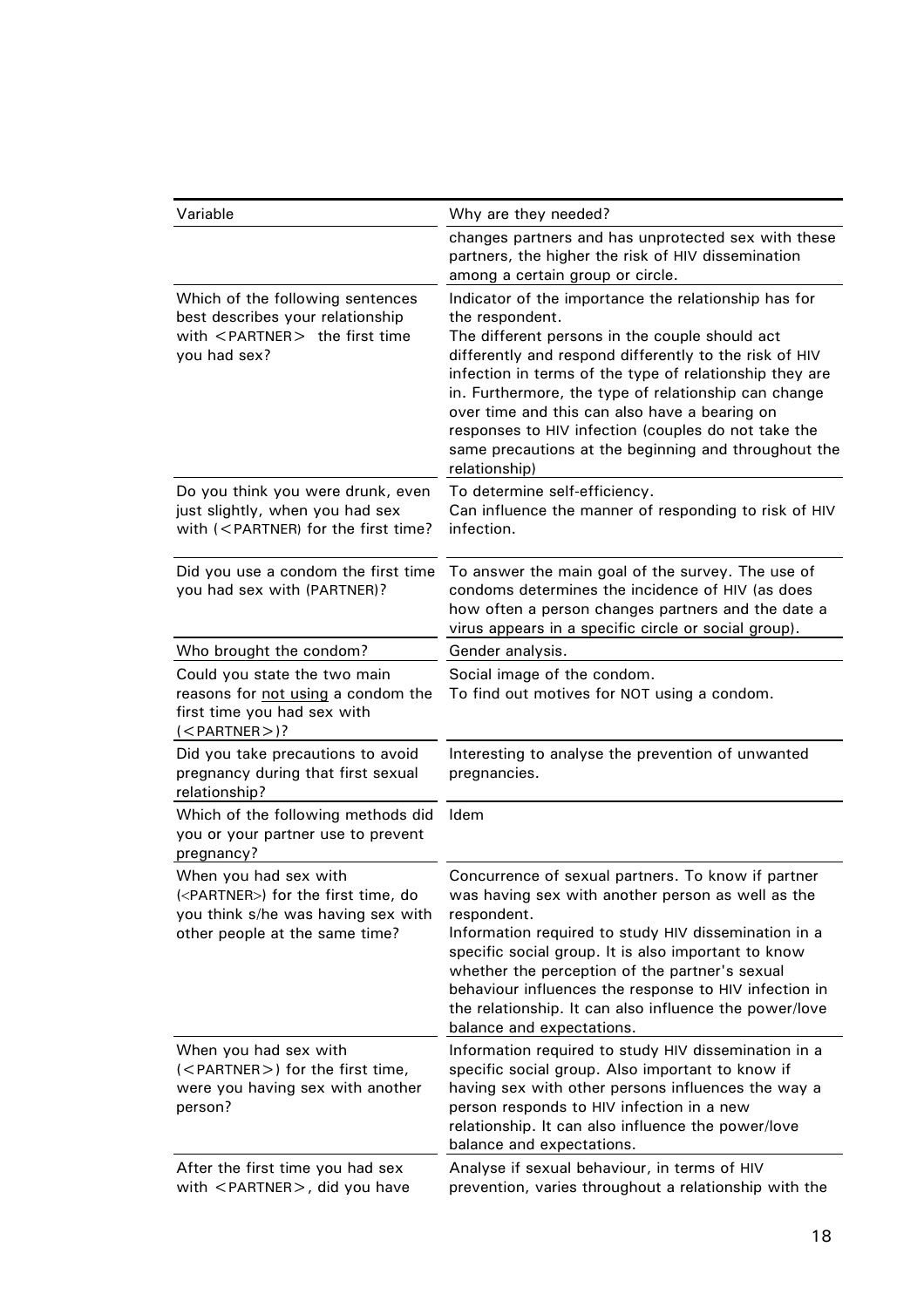| Variable                                                                                                                                                                 | Why are they needed?                                                                                                                                                                                                                                                                                                                                                                   |
|--------------------------------------------------------------------------------------------------------------------------------------------------------------------------|----------------------------------------------------------------------------------------------------------------------------------------------------------------------------------------------------------------------------------------------------------------------------------------------------------------------------------------------------------------------------------------|
| sex with $\leq$ PARTNER $>$ again?                                                                                                                                       | same sexual partner.                                                                                                                                                                                                                                                                                                                                                                   |
| Did you use a condom the last time<br>you had sex with (PARTNER>)?                                                                                                       | Idem                                                                                                                                                                                                                                                                                                                                                                                   |
| After the first time or times you<br>had sex with $(PARTNER)$ , which<br>sentence best describes your<br>situation and $(PARTNER)$ 's<br>opinion with regard to condoms? | People have behave differently according to the type<br>and stage of a relationship. The characteristics of a<br>new relationship allow the preparation of relationship<br>typologies and the analysis of responses to the risk of<br>HIV infection when starting a new sexual relationship.<br>This question is extremely important in order to<br>compare data with other countries. |

# **Section D. Sexual health**

| Variable                                                                          | Why are they needed?                                                                                                                         |
|-----------------------------------------------------------------------------------|----------------------------------------------------------------------------------------------------------------------------------------------|
| Has a doctor ever diagnosed any of<br>the following STDs throughout your<br>life? | Authentication of declared sexual behaviour.<br>Must have been diagnosed.<br>Indicator of vulnerable sexual behaviour or<br>unprotected sex. |
| How long ago did you have the<br>sexually transmitted disease?                    | Indirect indicator of former or recent vulnerable sexual<br>behaviour.                                                                       |
| Which STD did you suffer from<br>last?                                            | The probability varies for the different STDs.                                                                                               |

# **Section E. HIV test**

| Variable                                                                          | Why are they needed?                                                                                                                                                                             |
|-----------------------------------------------------------------------------------|--------------------------------------------------------------------------------------------------------------------------------------------------------------------------------------------------|
| Have you given blood after 1986?                                                  | All donations are analysed for HIV infection.                                                                                                                                                    |
| Regardless of whether you have<br>given blood, have you ever had an<br>AIDS test? | Prevalence of HIV detection among the population<br>Access of the population to infection diagnosis.                                                                                             |
| When was the last time you had an<br>AIDS test?                                   | Since the HIV test is indicated for vulnerable<br>behaviours, this can help to estimate the frequency of<br>said behaviours and/or if they are past or recent.                                   |
| Why did you have this last AIDS<br>test?                                          | To find behaviours that lead the respondent to take<br>the test and analyse if they are coherent with<br>transmission mechanisms. Indirect indicator of<br>knowledge on transmission mechanisms. |
| Where did they carry out that last<br>AIDS test?                                  | Access to HIV tests.                                                                                                                                                                             |
| Have you received the results for<br>that last AIDS test?                         | Quite often people who have an HIV test thinking<br>they might have contracted the infection forget that                                                                                         |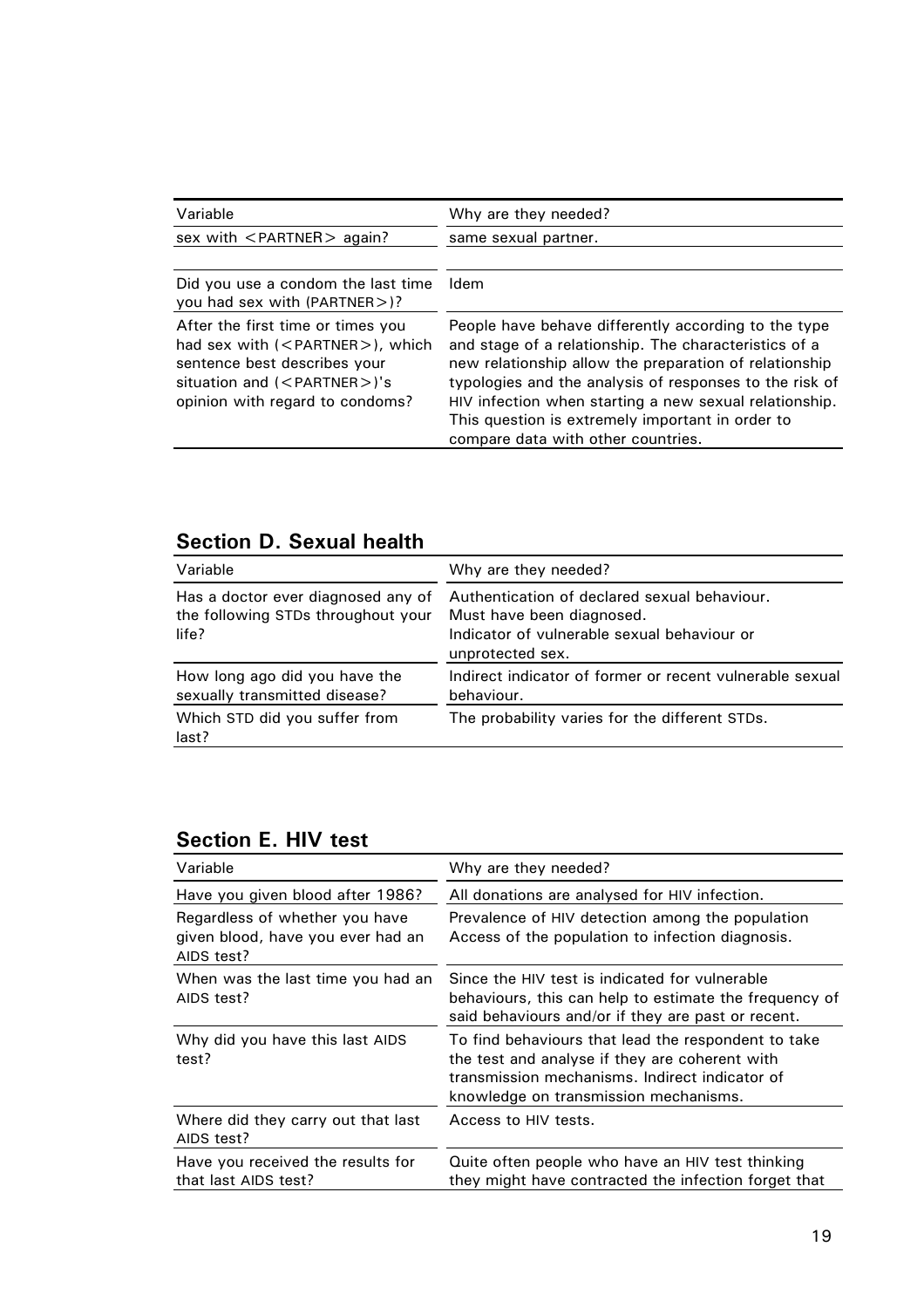risk and are not interested in obtaining the results.

| <b>Section F. Attitudes</b>                                                                                                                                                                             |                                                                                                                                           |
|---------------------------------------------------------------------------------------------------------------------------------------------------------------------------------------------------------|-------------------------------------------------------------------------------------------------------------------------------------------|
| Variable                                                                                                                                                                                                | Why are they needed?                                                                                                                      |
| In your opinion, could any of the<br>following become infected with the<br>AIDS virus by having sex: 1-5                                                                                                | Knowledge of how HIV infection can be transmitted                                                                                         |
| In your opinion, what risk of AIDS<br>infection do people who inject<br>drugs have.                                                                                                                     | Knowledge of how HIV can be transmitted                                                                                                   |
| Given your current sexual<br>behaviour, do you think you are at<br>risk of contracting AIDS?                                                                                                            | Valuation of the risk of HIV infection. Determines<br>whether person uses protection in first sexual<br>relationships with a new partner. |
| Have you ever thought you may<br>have been in a position where you<br>could have got AIDS?                                                                                                              | Perception of one's risk of HIV infection                                                                                                 |
| Would you work in the same place<br>as someone who has AIDS?                                                                                                                                            | Discrimination indicator.<br>Knowledge of how HIV can be transmitted.                                                                     |
| Different opinions on the use of<br>condoms.<br>Please state the degree to which<br>you agree with the following<br>statements on the use of condoms:<br>$1 - 7$                                        | Social image of the condom.<br>Reasons to use or not to use condoms.<br>Knowledge of contraceptive methods.                               |
| Finally, with regard to religious<br>beliefs, to which group do you<br>belong?                                                                                                                          | Social behaviour predictor.                                                                                                               |
| How often have you been to a<br>temple (church, mosque, ) in the<br>last 12 months for a religious<br>event? (Do not count special<br>occasions like christenings,<br>communions, weddings or funerals) | Better sexual behaviour predictor than previous<br>question.                                                                              |

# **8 Main definitions**

INFORMATION AND SEXUAL EXPERIENCE

## **Favourite source of sexual information.**

Refers to the person or resource the selected person would have preferred to receive most sexual information from, that is to say the person/resource the respondent would have selected if s/he could have.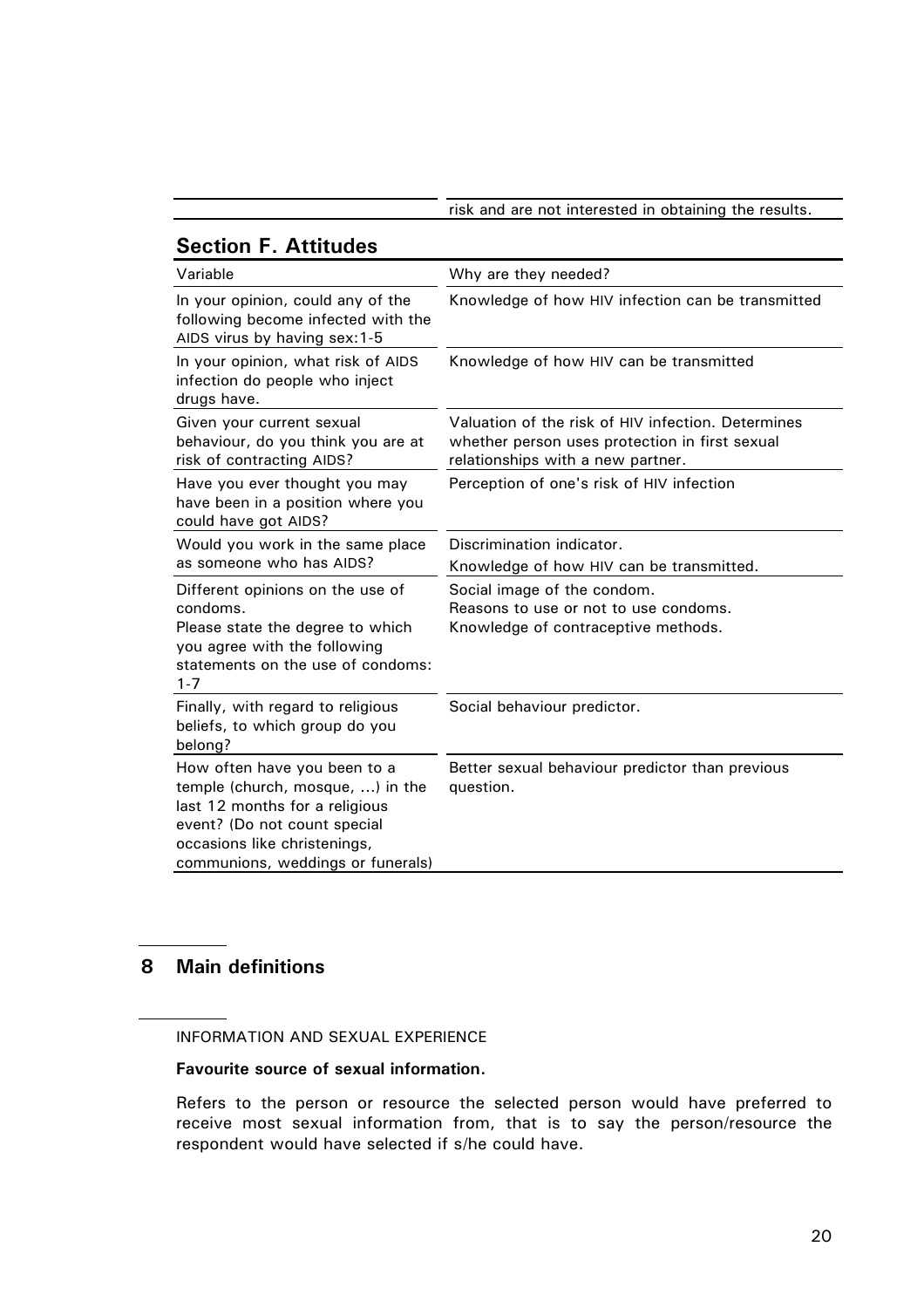#### **Most important source**

*Most important* means the source the respondent considers the most important, either because it provided most information or because it was the most relevant for him/her. There is no objective criterion to assess it.

#### **Sexual relationship**

The term *sexual relationship* can refer to different concepts. For this research, when this survey refers to *sex* or *sexual relationships* it only means relationships comprising vaginal, anal or oral penetration of the male organ, with or without orgasm.

This definition of sex or sexual relationship has been considered since the main goal of this study is to analyse how aware people having these relationships are of the risk of the transmission of AIDS. Consequently, only relationships involving at least one man have been considered, i.e. relationships between man/woman or two men.

#### **Methods to prevent pregnancy or contraceptives:**

− *Pill***:** pill or tablet women take daily to prevent pregnancy.

− *Morning after pill (emergency contraception)*: pill or tablet women take the day or days after having had unprotected sex to prevent pregnancy.

− *Rhythm method:* method that allows women to know when they are ovulating so as to know when they can have sex with a low probability of getting pregnant.

− *Other methods***:** this includes vasectomy, female sterilisation, intrauterine device (IUD), diaphragm, spermicides and those that do not appear among the other responses to this question.

− *Safe period*: this only includes persons who really stated they took precautions to prevent pregnancy thinking that having sex whilst menstruating is a contraceptive method.

## **Partner**

In this survey, the term *partner* does not involve an emotional relationship. *Partner*, that is to say *sexual partner*, means a person one has had sex with at least one.

This person may be:

− husband or wife

− a stable or occasional partner of the same or of a different sex (in homosexual relationships)

− someone who has been paid (or who has charged) for sex with the respondent.